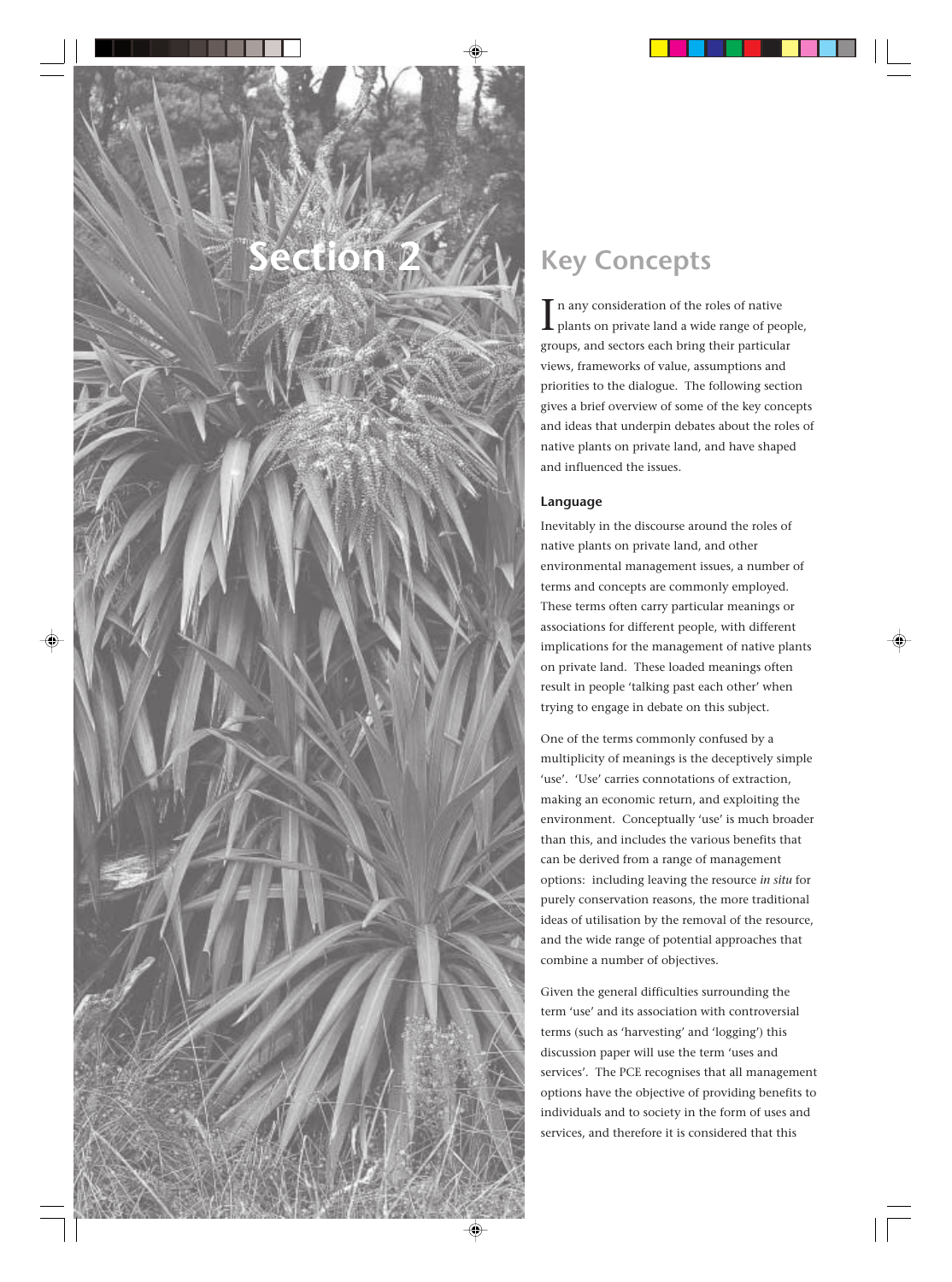term more accurately reflects the scope of existing and potential relationships between people and native plants on private land.

# **2.1 Uses and services**

In the discussions undertaken for this paper, the focus continually returned to questions about native trees and whether existing stands of native trees on private land should be harvested. These issues are urgent and important, but this study places trees within the broader context - the many roles that native plants can play in sustainable land management, and the ways in which social and economic objectives can be integrated with ecological sustainability. The various uses and services can be characterised as follows:

# *Uses and services with no direct or indirect economic value*

- Intrinsic values qualities and existence values
- Identity and sense of place
	- national (icon species e.g. cabbage tree, pohutukawa, silver fern)
	- regional and district (characteristic landscapes and vegetation patterns e.g. Northland's kauri forests, Otago's tussock grasslands)
	- local and personal (identification of communities, families and individuals with the special plants of their home environments)
- Habitat for both indigenous and exotic wildlife
- Aesthetic, amenity and landscape values
- Traditional and cultural values of taonga for tangata whenua

# *Uses and services with direct or indirect economic value*

*Non-extractive*

• Ecosystem services - which include maintenance of biodiversity, water catchment and purification, waste decomposition, carbon sequestration, nitrogen fixation, weed suppression, soil generation and protection, riparian protection, pollination, and nutrient cycling

- Ecotourism, recreation services
- Real estate values

#### *Extractive*

- Timber sustainably harvested from existing or newly established forests
- Other products including honey, oils, resins, biological compounds, medicinal products, flax fibres, genetic resources
- Mahinga kai, rongoä resources
- Freshwater fisheries improved by riparian or wetland vegetation
- Grazing of indigenous grasslands

The contexts or broader ecosystems where native plants are found often determine perceptions about appropriate management approaches and the benefits that might be derived.

#### *Type of ecosystems*

#### *Existing*

- Existing forests that have never been deliberately modified by humans
- Regenerating cutover forests at various stages of succession
- Scrublands such as mänuka/känuka systems
- Wetlands
- Tussocklands
- Coastal dunelands
- Remnant trees or small stands remaining in modified production landscapes - values can vary depending on whether stands have been fenced or undergrazing has occurred<sup>1</sup>

#### *New establishments*

- New forests that replicate natural forest ecosystems - for conservation benefits and/or a range of other benefits and purposes
- Adapted plantation forest systems possibly including a mixture of native and exotic species
- Introduction of indigenous plants into pastoral landscapes dominated by exotic plant species - e.g. shelterbelts, woodlots, indigenous hedgerows, native grasses, flaxes and wetland plants, riparian corridors
- Wetland restoration for conservation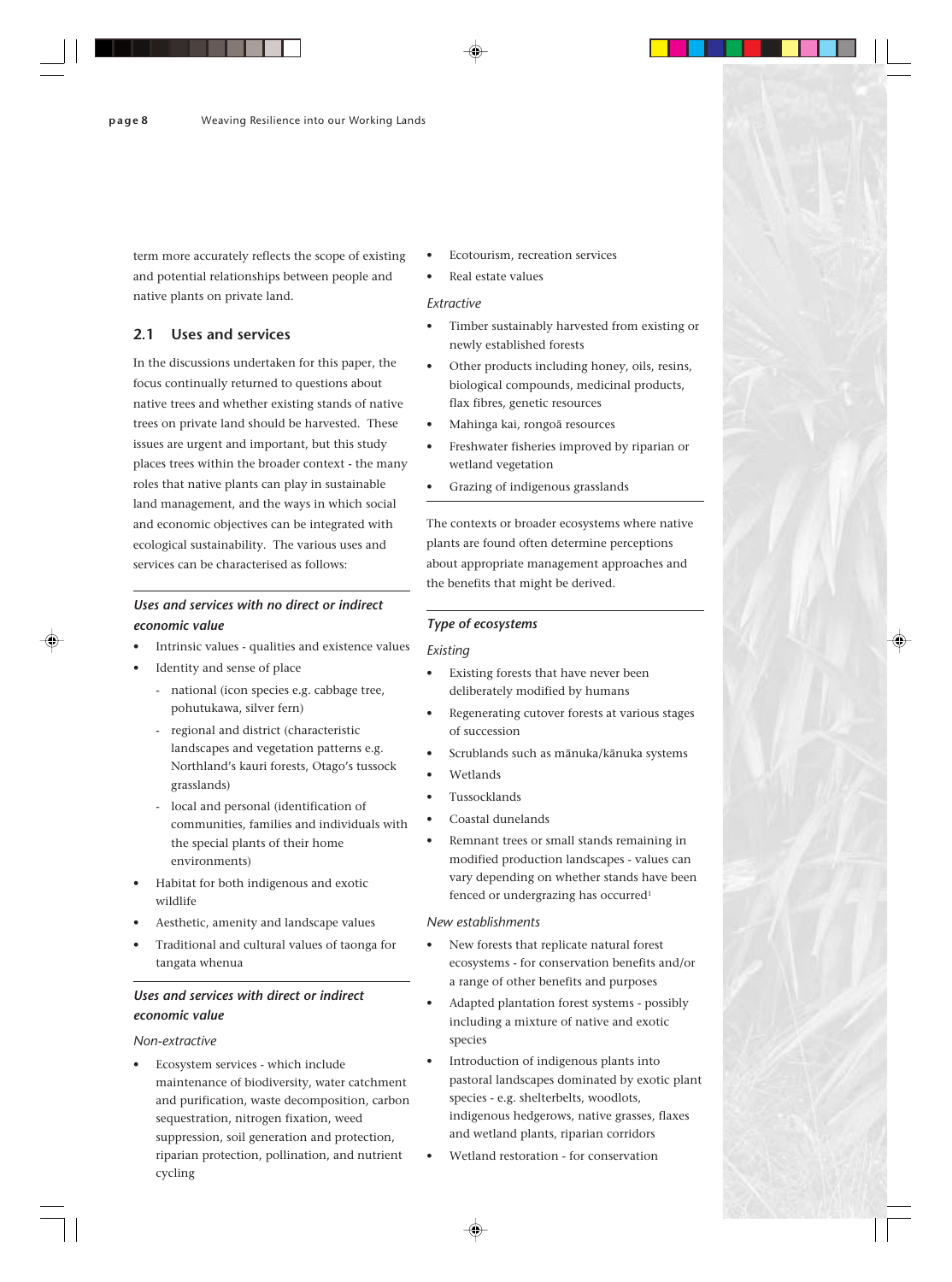benefits and/or a range of other benefits and purposes (e.g. water purification)

### **2.2 Biodiversity**

Biological diversity, or biodiversity, describes the richness, diversity and variability among all living organisms and ecosystems. Biodiversity is commonly considered at three levels: genetic (diversity within species), species (diversity between species and within an ecosystem) and ecosystem (diversity between ecosystems).

To the public, biodiversity appears to be shorthand for our indigenous species and their protection. The media often use the term to suggest an entity, or end point in itself rather than a quality that ecological systems possess that provides benefits such as resilience to impacts like climate change or invasion by new pests.

#### **Why is indigenous biodiversity important?**

Much of New Zealand's indigenous flora and fauna is endemic - our ecosystems are unique in the world. Indigenous biodiversity is maintained and cherished as an integral part of our heritage and identity, as well as for its values as wildlife habitat, for traditional and cultural purposes, and for a range of economic benefits and ecosystem services. Because New Zealand's indigenous species and ecosystems have evolved to deal with the conditions and climate of these islands they are generally more resilient to perturbations than exotics.

In the 1997 State of the Environment report,  $2$  the decline in biological diversity was identified as New Zealand's most pervasive environmental issue. The principal threats to indigenous biodiversity were identified as:

- habitat destruction deforestation, grazing, fires, development, wetland drainage, fragmentation and degradation of ecosystems, and unsustainable use of resources
- introduced pests and weeds competing with and preying upon indigenous plants and animals.

The purpose of the New Zealand Biodiversity Strategy was to meet New Zealand's commitments under the Convention on Biological Diversity and in response to the decline in the nation's indigenous biodiversity as highlighted in the State of the Environment report. 3

# **Native plants on private land and their value in enhancing biodiversity**

For New Zealand to meet its goals to maintain and enhance indigenous biodiversity, focusing only on the plants, animals and ecosystems on publicly managed lands will not be enough. The biodiversity of privately owned lands will also play an important role, both in enhancing conservation goals and improving the sustainability of land uses.

Integrating private lands within New Zealand's efforts to enhance biodiversity will require collaborative approaches and new ways to encourage and involve landowners, tangata whenua, councils and other interested parties. The extent to which this could include sustainable use of indigenous plants was an issue identified for further debate by the Ministerial Advisory Committee on Biodiversity and Private Land.4

**(See section 5.1)**

# **2.3 Ecological significance**

The Resource Management Act 1991 requires councils to protect areas of significant indigenous vegetation (s  $6(c)$ ). This is often referred to as the Significant Natural Area (SNA) process, however, the Act provides limited guidance on assessing significance. Much debate has ensued around various interpretations, criteria for classification of SNAs, and appropriate means to provide for protection. One way of defining significance in s6(c) has been to assess the ecological significance of areas of land.

There is general recognition that areas with high levels of ecological significance should be managed in ways that minimise any risk of damage to those values. However, there are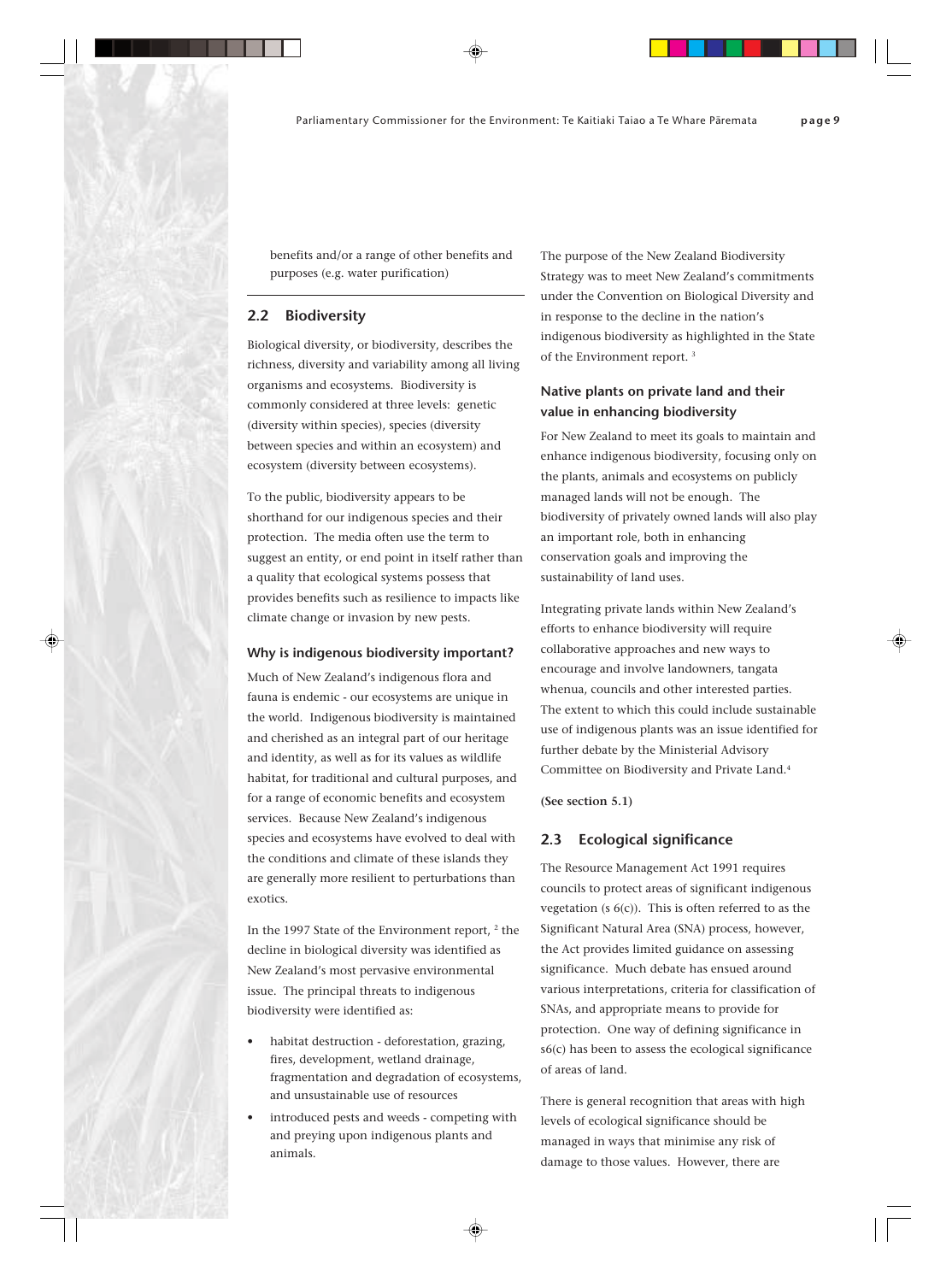#### CASE STUDY: INTRODUCING INDIGENOUS BIODIVERSITY INTO A CROPPING FARM

Heinz Wattie's Organic Farm at Lincoln University ('Kowhai Farm') is a 57 ha<sup>5</sup> cropping farm operated for commercial, scientific investigation, and demonstration purposes. Farm operations include an initiative to demonstrate the important role that biodiversity, and more specifically indigenous biodiversity, can play in achieving more sustainable farming practices.

The farm consists of a rotation of six paddocks producing linseed, beans, peas, and buckwheat crops, green manures of oats, lupins and rye corn and two pasture paddocks. The introduction of indigenous biodiversity into these areas has been achieved by planting margins between paddocks using double fencing, and also the planting of road margins. These areas have been planted with native woody plants (*Coprosma spp, Corokia spp, Olearia spp, Sophora spp*), native grasses (*Carex spp, Poa cita, Anemanthele lessonia*) and flax. Some exotic species, such as tree lucerne, have also been planted.

differences over what people consider to be ecologically significant, leading to conflict and uncertainty. People can place different levels of importance on the same areas. Some consider that only pristine or nearly pristine areas of native forest or wetlands are ecologically significant; others consider that all areas of native plants have significant ecological value.

During discussions for this study the need for clarity and consistency in defining 'ecologically significant' areas was frequently raised as a critical issue for landowners and councils. In plans produced under the RMA, assessments of significance can determine the range of available management options for areas containing native plants.

**(See section 5.2)**

# **2.4 Preservation and conservation**

#### **Definitions**

The terms 'preservation' and 'conservation' are closely related; both have the concept of keeping something safe from harm, decay or loss, and

By increasing biodiversity the project intends to assess both the direct and indirect benefits to the farming operation. The study also will assess the impact of the increased width of field margins on the overall economic performance of the unit.

The expected benefits include:

- pollination services
- biological pest control (through beetle banks<sup>6</sup>)
- weed suppression
- nutrient retention
- enhancing land values
- providing demonstrable substance to New Zealand's 'clean green' marketing programme.

The farm is a possible model of how increased indigenous biodiversity in agricultural areas such as the Canterbury plains, where there is little indigenous ecology, can contribute to the sustainability of land uses.

maintaining its state or condition. Despite their similarities in meaning there have been strong disagreements in New Zealand over 'conservation' and 'preservation', and polarised positions have developed. Section 5.3 looks at the evolution of these concepts' in the context of New Zealand's history of settlement, and how this has influenced current thinking.

The two currently predominant perspectives on conservation and preservation can be summarised as:

# **A perspective that conservation equals preservation**

- Given New Zealand's history, the best way to prevent further losses of indigenous species and ecosystems is to prevent further use or exploitation.
- So much has already been lost from our native plant communities and forests that those that remain are now all significant and worthy of protection from any use.
- There should be no extractive use of areas of regenerating native forest plants as a means of increasing the abundance of native plant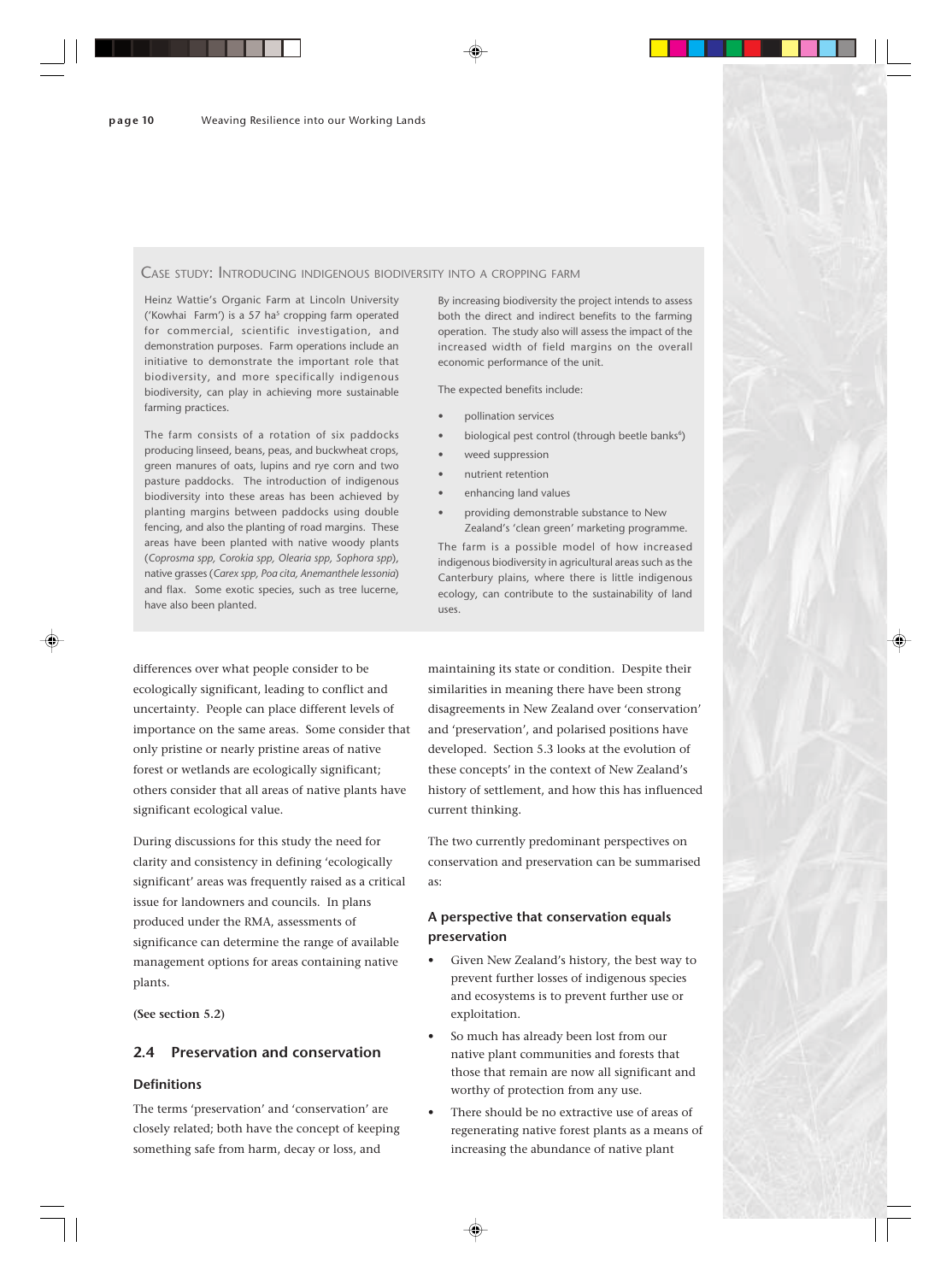species.

- The protection of native species should extend to trees and plants on private land.
- The motivations of landowners and others wanting to utilise native trees for timber are questionable; New Zealand's history of nonsustainable use of forests indicates that people seeking to use these resources cannot be trusted.
- Protection is best achieved through the purchase, acquisition or covenanting of areas containing native plants, or through regulation or other planning mechanisms.

# **A perspective that conservation includes preservation**

- Conservation is a continuum that includes non-extractive uses, such as enjoyment of wilderness, through to ecologically sustainable use of natural resources.
- It is appropriate to designate some special areas as national parks, or under some other protected category, where indigenous biodiversity and landscape values are given prominence and protection.
- High value native plants have been used in New Zealand for centuries. Providing it is done in a way that sustains or increases the overall abundance of the species, extractive utilisation is a valid option.
- One way of increasing the abundance of native plants on private land is to encourage active planting for a wide range of values, including aesthetic values, ecosystem services, wildlife values and extractive uses.
- While the past record of exploitation of native forests and other indigenous ecosystems is dismal, important lessons have been learned from these experiences, and sustainable management in the future is possible.

#### **The management imperative**

Whether people agree or disagree with these different perspectives, one issue is common to both. Regardless of the status of the land, or the purposes for which it is being managed, valued native species may be vulnerable to a variety of pressures (e.g. weeds and pests, changes in climate,

# CASE STUDY: HINEWAI RESERVE - ECO-RESTORATION AND TOURISM

Hinewai Reserve on Banks Peninsula is a 1050 ha area of land owned by the Maurice White Native Forest Trust, to enable the natural regeneration of indigenous vegetation and ecosystems.

The management philosophy applied at Hinewai is one of minimum interference, a recognition that with the exclusion of fire and introduced animals the natural resilience of native species will allow for recolonisation of modified areas, without further human assistance. This approach requires patience and a willingness to try not to predetermine the long-term outcomes. Nurse crops for regenerating native plants include exotic species, such as gorse and broom, in addition to native känuka. The trust is confident that exotic plant species will gradually be replaced as natural succession occurs; although this is aided with on sight removal of some exotics such as *Pinus radiata*, *Acer pseudoplataris* and *Clematis vitalba*.

At present approximately 40 percent of the reserve is in native vegetation consisting of red beech stands, känuka, second growth mixed hardwoods and scattered podocarp (tötara, mataï, kahikatea).

Hinewai Reserve is also part of the successful Banks Peninsula Track - an initiative of ten local landowning (mostly farming) families to diversify their income through tourism. The financial contributions from tourism and other visitors help to offset some of the costs of the conservation work.

Although the area has been managed for conservation purposes for not much more than a decade, regeneration has progressed at least as rapidly as was initially predicted. The ecological and financial benefits are already clearly apparent, including increased bird and invertebrate life, and returns from tourism.

loss of pollinators and dispersers, changes in soil characteristics, and hydrological changes). Not to intervene in an attempt to control, for instance, pests and weeds is likely to risk a degradation of the biodiversity values.

**(See section 5.3)**

# **2.5 Ecological sustainability**

Ecological sustainability should be a fundamental requirement for all New Zealand's land use and for the roles of native plants in the country's social,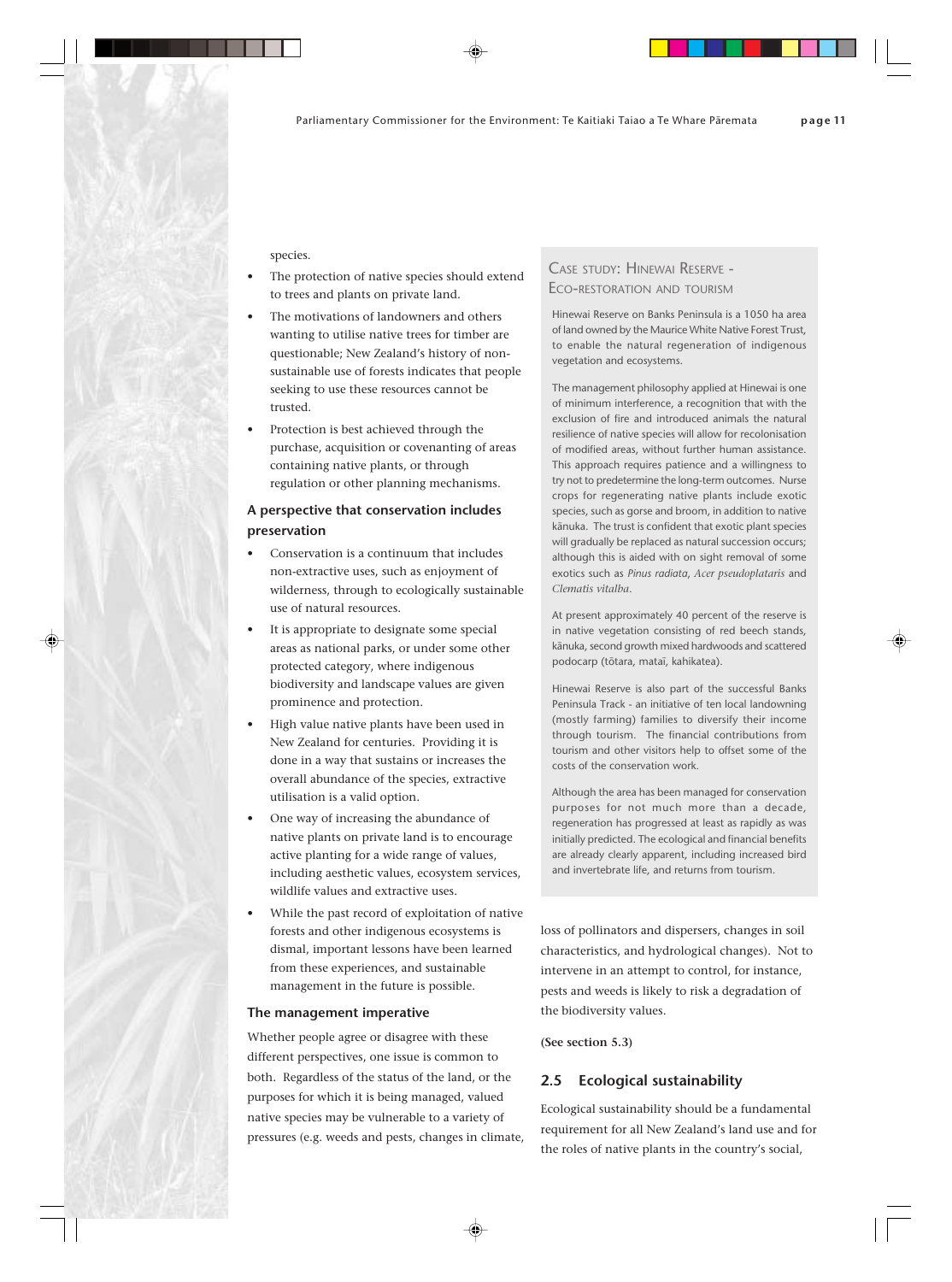cultural, political and economic futures. To give a useful and practical definition to the concept of ecological sustainability, clear understanding is needed of the kinds of relationships New Zealanders want with their physical environment. Some contemporary discussions of sustainability focus on the 'triple bottom-line' - the incorporation of social (cultural), economic and environmental considerations in management systems and objectives. The three components are closely inter-related.

In this discussion paper the PCE has taken an ecological orientation in working towards a practical concept of sustainability, that:

- encompasses biodiversity, a core component of ecological services
- works within ecological limits and the carrying capacities of the biosphere
- recognises the importance of complex biophysical systems and processes
- means ecological services and natural processes are maintained into the future without them failing or being irreversibly compromised
- maintains natural capital
- enhances environmental quality
- enhances the resilience and robustness of the environment.

*Sustainability is an ideal, like truth, justice, freedom, democracy and love. We never completely reach our ideals but we strive toward them...*<sup>7</sup>

**(See section 5.4)**

# **2.6 Managing for change and resilience**

There is increasing awareness of the complexity and inter-connectedness of natural systems, the unpredictability of ecosystems' responses to change, and the limits of our knowledge in many critical areas. It is now recognised thanks to ecological sciences, that natural systems are complex non-linear systems with different capacities to cope with natural and human

impacts.

In the face of often daunting complexity, policymakers and some science-based approaches seeking a sense of greater certainty, have tended to develop rigid policy and management structures that have a single target (e.g. enhancing biodiversity, or economic production), a single scale of focus (typically limited in space and time), and limited capacity for adaptation.

With better awareness of ecological principles, the varying capacity of systems to cope with impacts, and the resulting complexity of relationships, comes an appreciation that a reductionist approach, focusing down on isolated aspects of an issue or ecosystem, will not be enough to deliver ecologically sustainable management. The limitations of some narrowly specialised scientific frameworks, and the adversarial nature of some of the debates about different management models, have led to public scepticism and mistrust about science and its role in providing solutions for indigenous ecosystem management.

Environmental management needs to evolve to incorporate:

- integrated policies that are flexible and adaptive
- close monitoring to increase knowledge of trends in ecosystem health and improve responsiveness
- research that integrates a broad range of disciplines and perspectives
- active citizen involvement.

**(See section 5.5)**

#### **2.7 Kaitiakitanga**

This discussion aims at advancing understanding on matters of importance for tangata whenua in relation to native trees and plants. It does not have the status, nor should be taken in place of the statements of iwi, hapü and whanau on their own behalf concerning native trees and plants, traditional relationships with those taonga, their values and management, or any other issue.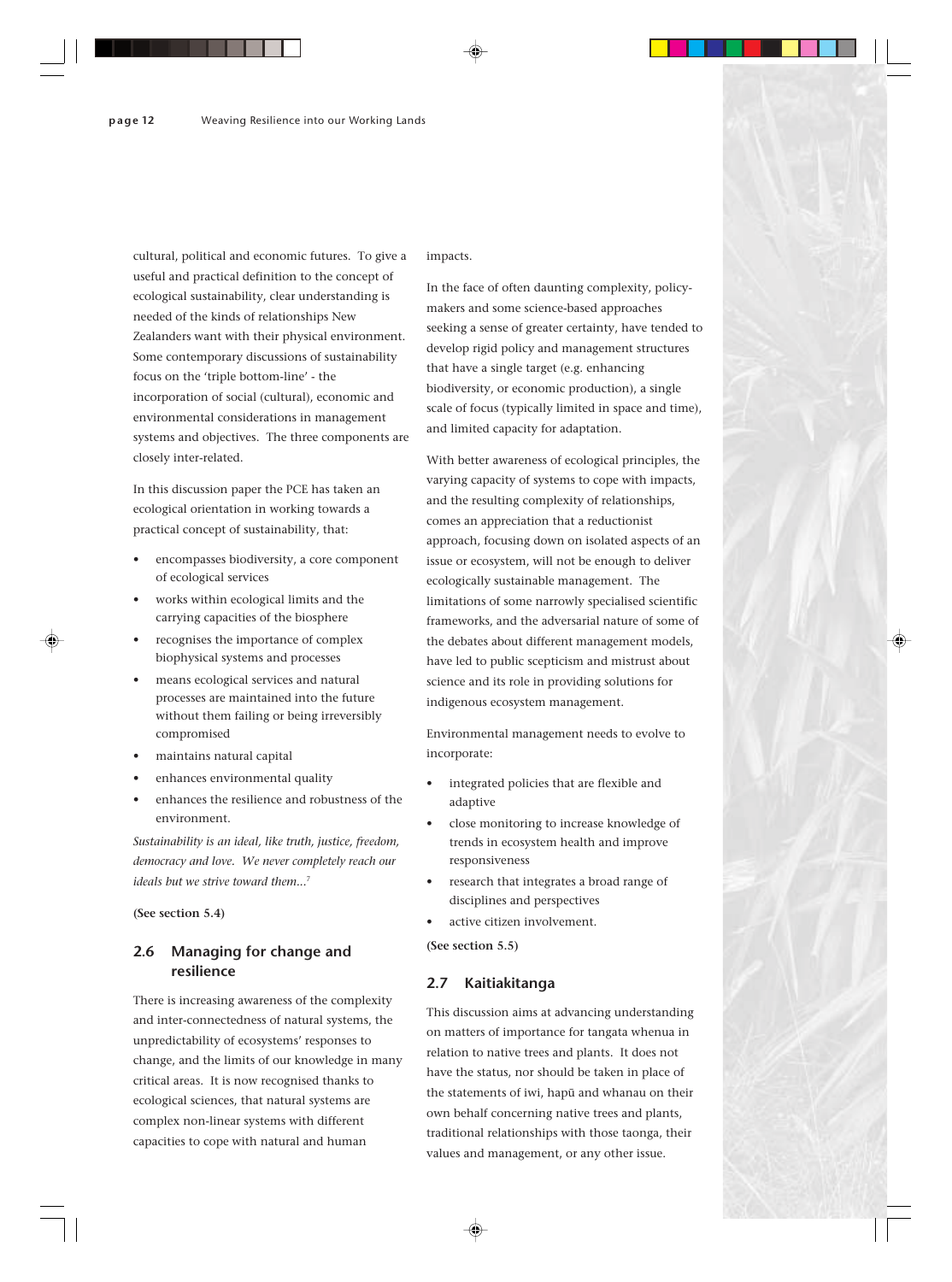#### **Whakapapa**

For tangata whenua, issues such as the place of trees and plants will be approached from the basis of whakapapa. All living things are originally descended from Ranginui and Papatuanuku, the sky and the earth; their son Täne is the atua responsible for forests. After Täne had brought all the trees, plants, birds and insects into the world, he created humans, making the form of a woman from the red earth of Hawaiki and breathing life into her.

Within the structures of whakapapa all the components of the natural world, including people, are connected back to the atua, and so linked together in the bonds and obligations of kinship. Metaphysical and ancestral dimensions are inherent in the landscape, in plants and animals, water and stone: "There is no distinction or break in... the whakapapa between supernatural and natural. Both are part of a unified whole."8 The relationships between people and the other descendants of Täne are especially close; as the junior member of this kin-group, humans have particular obligations to the older members, the trees, plants, birds and other forest creatures.

#### **Tikanga**

The responsibilities of humans to the rest of the natural world are determined within the systems of kaitiakitanga and tikanga. Tikanga can be described as the correct way of doing things, and is based in some of the essential principles that shape the Mäori world:

- Mauri the essential life force or distinctiveness that enables each thing to exist as itself
- Tapu the particular sacredness of people, things and places for particular reasons
- Mana the status and authority of tangata whenua
- Rangatiratanga the right of iwi, hapü and whanau to make their own decisions about things that concern them
- Kaitiakitanga the ongoing necessity for tangata whenua to look after the taonga, both

physical and intangible, that are their heritage.

#### **Te waonui a Täne**

Over the centuries, through a cumulative process of learning and adaptation, through abundance, scarcities and losses, tangata whenua developed close relationships with the trees and plants of Aotearoa. These islands' forests, wetlands, coastal vegetation and other ecosystems were the foundations on which survival depended, both as habitat for birds and other foods, and as rich resources to meet all kinds of practical needs.

Over the generations, an extensive body of knowledge has been brought together. Matauranga Mäori is a storehouse of detail on the characteristics and qualities of native trees and plants, on ecosystem dynamics and relationships, and practical management methods and techniques. These methods aim to ensure ongoing sustainability, and take an integrated approach to all aspects of management and utilisation.

#### **Kaupapa**

Today, the practical aspects of Mäori relationships with forest and plant resources continue, including:

- customary uses of traditional materials, often for special purposes such as waka construction, the restoration of wharenui, or other carving projects
- use of harakeke, pīngao and other materials for weaving work
- rongoä, to which increasing numbers of people are turning for natural health treatments.

The practical and the esoteric, the physical and the divine are inextricably intertwined. As taonga tuku iho, native trees and plants combine both tangible usefulness in the here and now, and elemental connections to the gods, the ancestors and the eternal universe.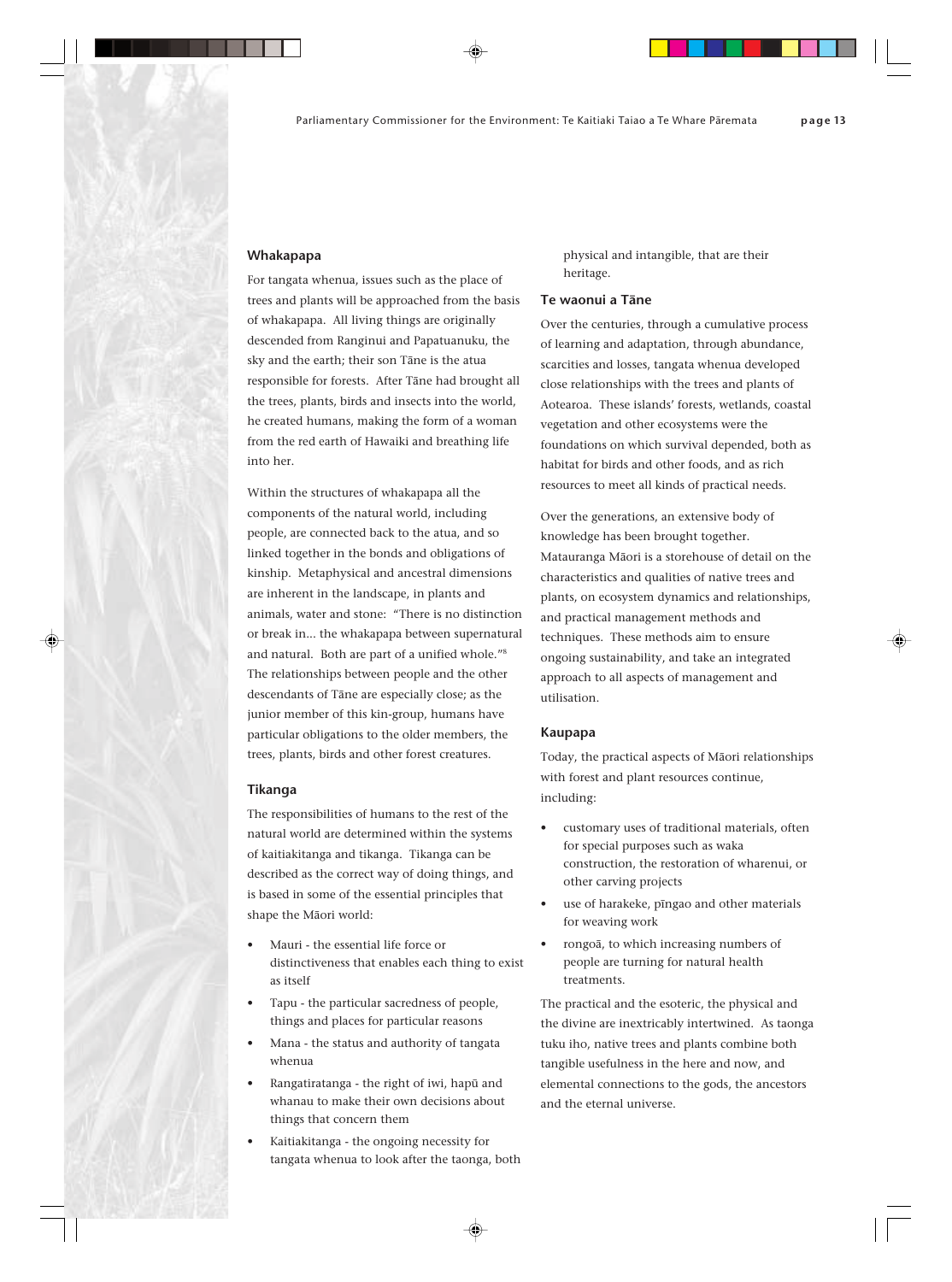#### **Mäori landowners**

Mäori own the majority of the remaining indigenous forest on private lands; this has been estimated at approximately 80%.<sup>9</sup> The extent of today's Mäori-owned forests is due to a mix of inter-relating factors, including:

- economic constraints on the capacities of Mäori landowners to develop their resources (for example, difficulties in raising finance where land has multiple owners)
- isolation and access (many Mäori-owned blocks are in remoter areas).

Mäori were not signatories to the 1991 Forest Accord between industry and environmental groups (see section 5.18). There are often concerns amongst iwi and hapü about the kaupapa and assumptions of some environmentalists, and about some of the formal and statutory frameworks established or proposed by government to secure the protection of forest areas. However, many Mäori trusts and landowners have committed to protection of the forests on their lands through Nga Whenua Rahui kawenata (see section 5.16).

Many Mäori landowners, incorporations and Trust Boards have undertaken commercial forestry projects with exotic species (primarily *Pinus radiata*), often in joint venture partnerships. Exotic species are seen as currently the most financially viable option. These initiatives are subject to the same imperatives as any other land use - the requirement to generate appropriate economic returns, to manage resources for the ongoing benefit of owners or shareholders, and to ensure the environmental sustainability of the operation.

However, Mäori have an acute sense of longerterm timeframes, and acknowledge that, if the economic returns were similar to current ventures, working sustainably with indigenous trees and plants would generate a wider range of benefits for tangata whenua than projects with exotic species.

# **2.8 Te Tiriti o Waitangi - the Treaty of Waitangi**

Tangata whenua have a considerable range of interests in native trees and plants, and in issues of land use and the management of indigenous vegetation, in terms of the rights guaranteed under te Tiriti o Waitangi (the Treaty of Waitangi 1840).

The Treaty records the fundamental bargain between the Crown and Mäori - the exchange of the right of the Crown to govern (Article I), in return for confirmation of the rangatiratanga of tangata whenua, and the obligation to protect Mäori interests (Article II). The Treaty did not convey any special rights to tangata whenua rather it confirmed and guaranteed their existing rights to land, forests and other natural resources, including rights in respect of intangible taonga.

Some of the principles of the Treaty, as established by the Courts and enunciated by the Waitangi Tribunal, that are relevant to the management of native plants include:

- partnership between the Crown and tangata whenua, to act in good faith and to accord each other reasonable co-operation on major issues of common concern
- active protection of the Māori interest in natural resources, species, places and other taonga, which will require more than passive recognition or processes of consultation with tangata whenua
- management of natural resources, species, places and other taonga according to tikanga
- recognition that taonga include both tangible and intangible dimensions and values.

Mäori involvement in issues connected with the management of native trees and plants will also occur under the RMA, which requires councils to take into account the principles of the Treaty and to recognise and provide for the relationship of Mäori and their culture and traditions with their ancestral lands, water, sites, wähi tapu and other taonga. Councils must also have regard to iwi environmental management plans in formulating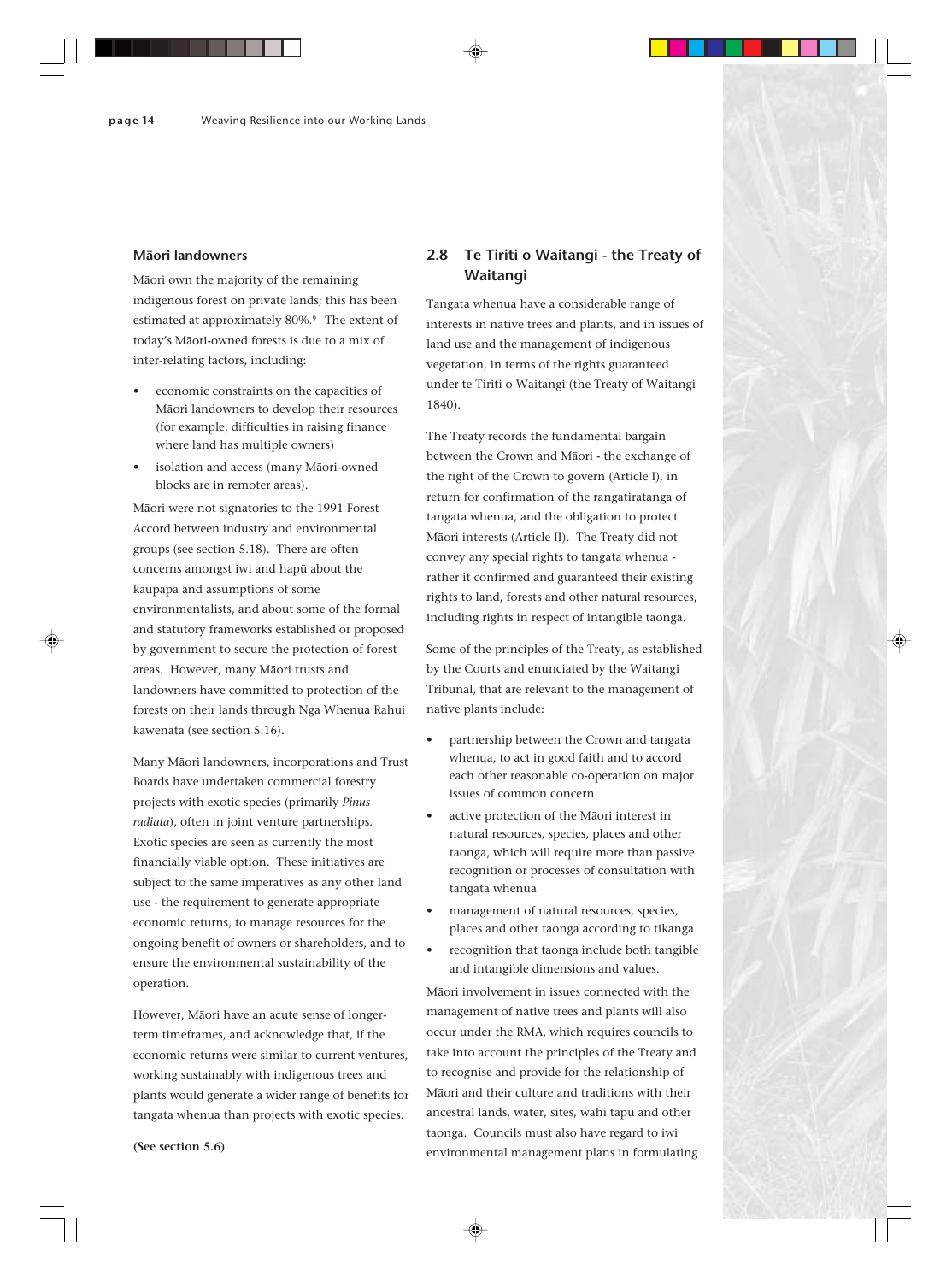plans and policy statements. Consultation also occurs in relation to resource consent processes. And many iwi proactively advocate the use of native species in a range of environmental contexts - for example, advising councils to use native plants rather than exotics for riparian restoration.

#### **The WAI 262 claim**

One claim currently being heard by the Waitangi Tribunal is the "indigenous flora and fauna claim", commonly referred to as WAI 262 (its number in the Tribunal's recording system). WAI 262 is a wide-ranging claim lodged with the Tribunal in 1991 by representatives of several iwi in regard to the "protection, control, conservation, management, treatment, propagation, sale, dispersal, utilisation, and restriction on the use" of native plants and animals, of the genetic resources inherent within these taonga, and the whakapapa, intellectual property and traditional knowledge associated with them. Clearly this claim and its eventual outcomes have enormous implications for the future roles and management of native trees and plants in the New Zealand landscape.

**(See section 5.7)**

#### **2.9 Markets**

During the interviews undertaken for this paper, the economic dimensions of native plants on private land were frequently raised. People's concerns centred on the relationships between ecological, social and economic sustainability. There is widespread concern that without economic viability over both the short and longer term, future management options and potential uses of native plants on private land will be constrained.

Economic considerations apply both to extractive benefits such as fibre, timber, honey, and oils, and non-extractive benefits such as ecosystem services (e.g. pollination, water and soil conservation, and biodiversity benefits), and recreation and tourism.

# CASE STUDY: GOWAN HILLS -A MANAGED NATIVE REMNANT

The Gowan Hills Trust currently manages a 600 ha silver beech (*Nothofagus menziesii*) forest in Southland under a Forests Act Sustainable Management Plan. The Trust is the only native forest manager currently operating under Forest Stewardship Council (FSC) certification in New Zealand.

The Gowan Hills forests are remnant areas located at about 300 - 500 metres altitude on what was, until the mid 1990s, a sheep farm. The land is now owned by a forestry company and is planted in Douglas fir. However, the original farming family, via the Gowan Hills Trust, has a 25-year forestry right to manage the silver beech remnants.

Prior to the introduction of the Forests Amendment Act (FAA) 1993, the trust decided not to accept offers to chip the forest (at \$2 per tonne), believing that there was more value in retaining the forest within the landscape, and chose to invest in the longer term sustainable management of the forest. With the introduction of the FAA the trust spent four years getting approvals under both the FAA and RMA. As one of the first forest managers seeking approval under the new regime they found it to be largely uncharted waters. They also found themselves on a steep learning curve about the techniques necessary to endeavour to sustainably manage a native beech forest. The trust initially sought a permit in an attempt to better understand the implications of the FAA requirements. Today the trust operates under a fully registered Sustainable Management Plan (see section 5.11).

The trust found that the major limitation on the level of timber harvested, was not the amount permitted under the approvals, but the lack of a domestic market that realised the value of native timber sourced from a sustainably managed forest. In addition, the domestic market is open to imported wood and finishing timbers from forests that are not required to meet standards similar to those under the FAA 1993. Consequently the trust applied for Forest Stewardship Council certification in order to access more discerning 'green' overseas markets.

The Gowan Hills Trust and the School of Forestry at Canterbury University are jointly conducting long-term research assessing impacts of the management regime on the forest ecology. Two areas of primary concern are the impacts on native mistletoe and on rates of regeneration of beech seedlings.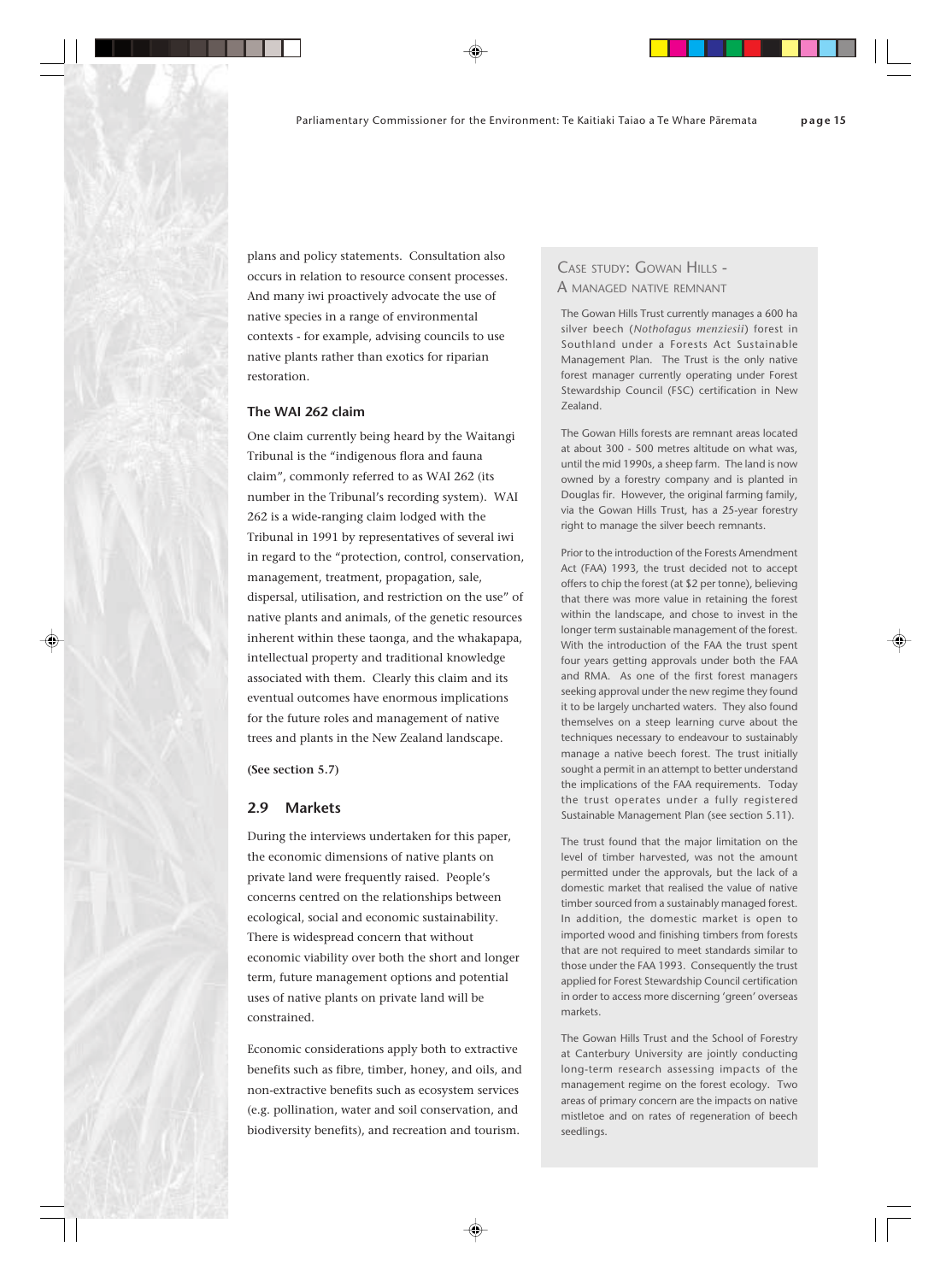#### **The role of markets**

There are a number of inter-related issues around determining acceptable management options for native trees and plants on private land. One area of debate is the extent to which allowing economic or market values to be attributed to and derived from these ecosystems can be environmentally beneficial.

It has been suggested that by allowing for some levels of economic return, through the creation of market mechanisms, landowners will have a financial incentive to sustainably manage native plants on their properties, and thereby contribute to environmental sustainability and to biodiversity and landscape values.

#### **The limitations of markets**

Discussions about market creation and the use of market mechanisms usually focus on questions about extractive uses, primarily of native timber. Views differ greatly over the future of the high quality timber market in New Zealand; native timber only contributed 0.4% of the total amount of roundwood produced in 2000.10

Many people consider that economic markets do not take account of the complex diversity of values inherent within ecosystems, and cannot accurately reflect these values. The conclusion is drawn that markets must inevitably fail to fully reflect the *in situ* ecosystem values of indigenous trees and plants. Therefore, it is argued that these ecosystems and the benefits they provide will be undervalued resulting in their over-utilisation and exploitation.

Other concerns around markets for native plants and products derived from them include perceived difficulties in determining whether or not products being sold are sourced from lands managed under an ecologically sustainable regime.

For landowners involved in native timber production under the Forests Act 1949, 11 New Zealand's current practice of importing timber and timber products without requiring that they be

sourced from sustainably managed forests is unfair competition. This lack of discrimination is perceived as undermining the development of best practice in sustainable native forest management.

#### **Forest certification**

Forest certification, such as the international Forest Stewardship Council (FSC) system, is a means of ensuring recognition for sustainably derived timber products both in terms of product quality, and the reliability systems that provide consistency and certainty for markets to maintain economic values. Certification provides a guarantee to customers through mechanisms that trace the timber product from a specific forest through the production process to the retailer.

#### **Markets for non-extractive uses**

The markets for non-extractive products from native plants on private land also have the potential to provide economic incentives to sustainably manage indigenous vegetation, but these markets are not as well developed as those for extractive uses. Existing non-extractive markets are associated with tourism and recreation, the public funds provided for conservation (through the Nature Heritage Fund, Nga Whenua Rahui and the QEII National Trust), and private funding from organisations such as the New Zealand National Parks and Conservation Foundation.<sup>12</sup>

Alternative markets for the conservation and establishment of areas of native vegetation on private land have also been proposed, such as carbon sequestration systems, and tradeable habitat systems.

#### **New establishments of native plants**

In many respects the economic implications of establishing new areas of native plants are different from those for existing areas of native plants. In current commercial terms the establishment of new areas of indigenous vegetation is not as attractive as establishing exotic species. Many native tree species have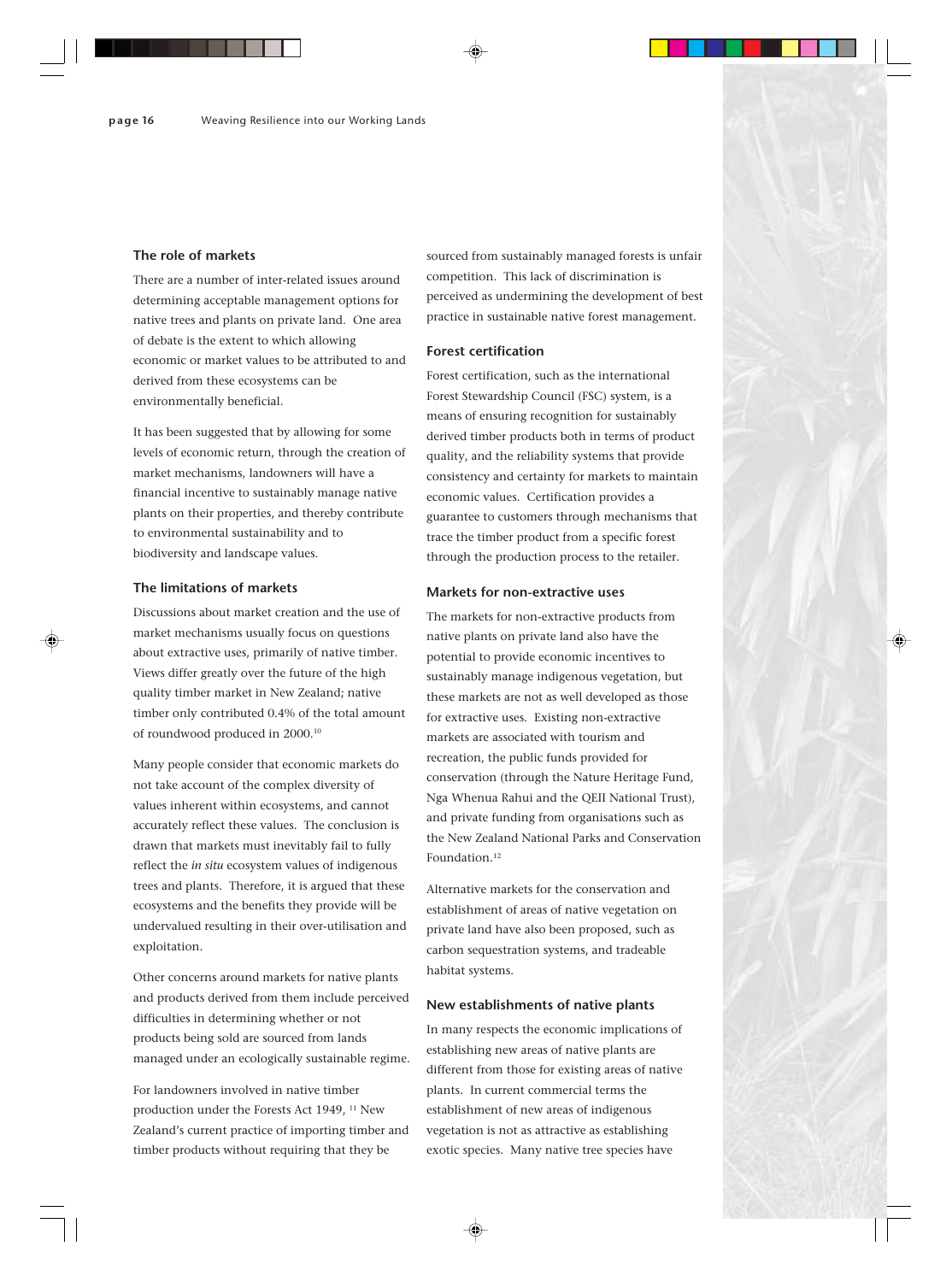much longer rotation periods and higher establishment costs than *Pinus radiata* or even Douglas fir. Research similar to that undertaken on *Pinus radiata* could shorten rotation periods, but at present there appears to be little or no research effort in this area (see sections 2.14 & 5.15).

# CASE STUDY: PLANTED KAURI IN SOUTH **AUCKLAND**

During the 1970s the Auckland Regional Authority forestry section undertook a series of trials in the planting and management of Kauri (*Agathis australis)*.

The project aimed to identify the best and most economical way to establish kauri plantations by determining the factors that influence kauri growth (e.g. light and temperature requirements, effects of fertiliser and planting time). The lack of knowledge in this area was seen as a critical barrier to expanding the amount of kauri available for harvest.

The trials were established in the southern Hunua Ranges over 10 ha. Although the trial areas are not currently under any specific management regime they demonstrate techniques that will increase tree survival rates and growth rates. Trials showed that the primary determinant for survival and growth is soil quality, as kauri grows best in friable, reasonably well-drained soils. The use of a nurse crop and the use of releasing<sup>13</sup> and thinning were also assessed as being beneficial.

On good sites kauri has achieved significantly improved growth rates over those traditionally associated with the species, with 27 year-old specimens reaching heights of 15 metres. Based on this work kauri would seem to have good potential for use in riparian plantings, and for sustainable harvest on a 80-100 yr rotation. Currently there is a proposal to establish a trust that will use the existing trial sites to promote the planting of kauri through education and information sharing.

The prices currently received for native timbers do not provide a sufficient premium to offset the longer growing periods and establishment costs. This reason is often given as to why native trees will not be widely planted for timber, with the exception of the efforts of a limited number of individual enthusiasts.<sup>14</sup>

#### **Differentiating exotic and native forestry**

In New Zealand current perceptions of forestry are largely based on past unsustainable practices, and on current practices with *Pinus radiata*, a fast growing exotic species that produces, without additional processing, a relatively low value timber with relatively small profit margins. This type of forestry relies on the comparatively short rotation length and the production of large quantities of timber to be economic. Silviculture, harvesting, and processing of timber is characterised by uniform stands and large-scale, time-dependent, energy-intensive operations. This type of forestry can be termed 'industrial forestry'.

However, both ecological and economic factors mean that ecologically sustainable forestry with native species would have very different characteristics. Native tree species are relatively slow growing, but produce higher value timbers. Native species generally grow better, in terms of rates of growth and health, in association with other native plants, and not in monocultures (the possible exceptions being kauri and *Nothofagus spp*). Due to the longer rotations, planting and growing these species purely for timber is not as economically viable as working with pine.

Successful indigenous forestry is likely to be characterised by forestry practices that mimic natural ecosystems. Such forests will include a range of species, growing at different rates. To be economically viable they will need to provide returns in relation to a range of other uses and services (such as recreation, amenity, biodiversity and other ecosystem services, conservation, nontimber products, and biosecurity risk management). Therefore, harvesting practices based on clear felling will be neither economically or ecologically sustainable. Harvesting will need to be based on low-impact, low-cost, small-scale techniques that maximise the revenue derived from the relatively low volume of timber produced.15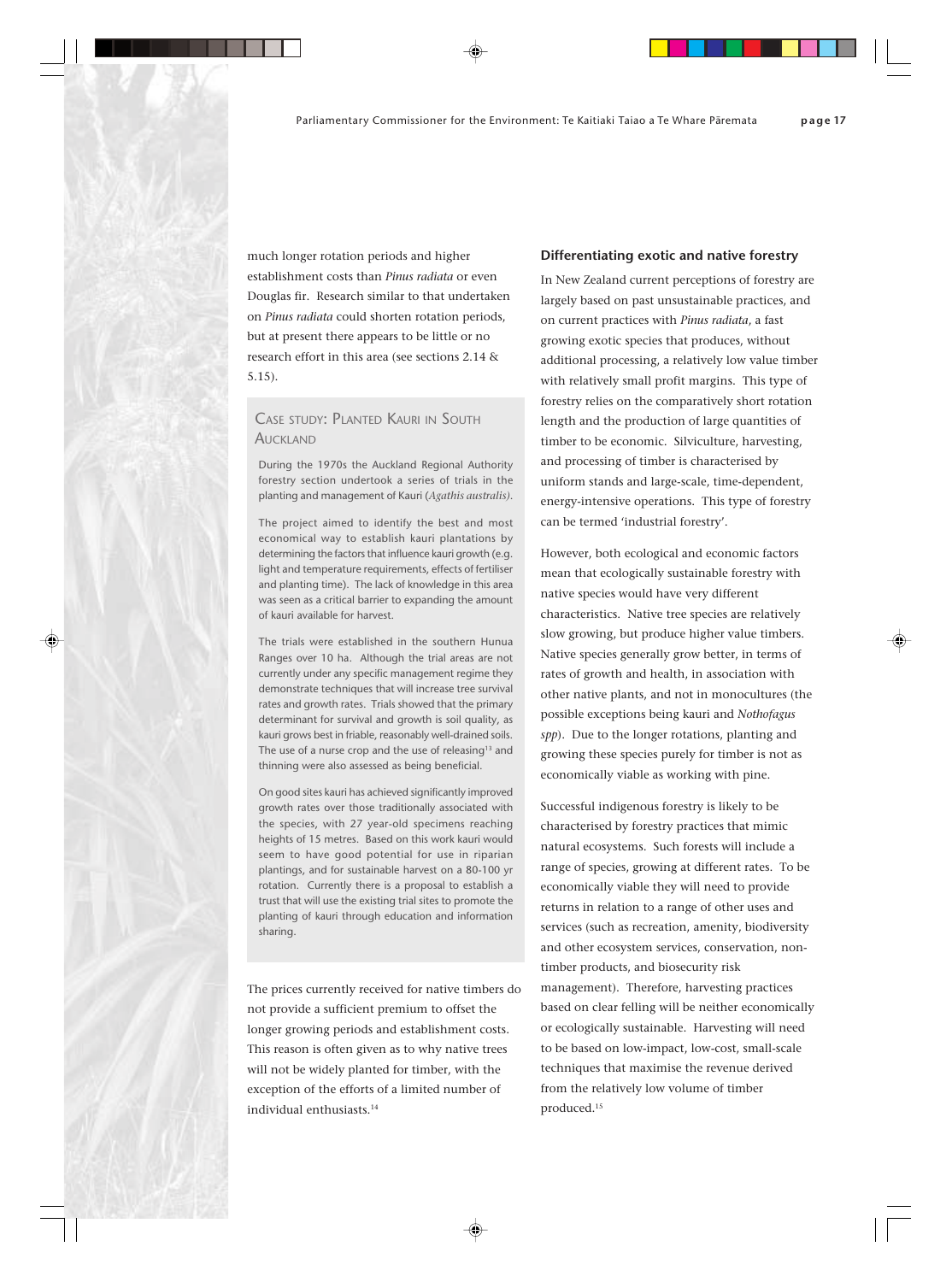#### **Taxation regimes**

The economic impacts of central and local government taxation (rates relief, income tax regimes) were identified, in the discussions undertaken for this paper, as disincentives both to the protection of existing indigenous vegetation and to the establishment of new native plants on private lands. These factors apply whether management is purely for protection purposes, or where there is an intention of deriving income in the future.

**(See section 5.8)**

# **2.10 Landowners' rights and responsibilities**

The issue of property rights and their implications for regulatory and land use decisions are fundamental themes in relation to native plants on private land. Concepts of property rights are often based in strongly felt beliefs about the need for fairness and respect for individual freedoms when balanced against the interests of wider society.

The debates focus around some critical questions:

- the extent to which society can determine appropriate roles for native plants on privately owned property (whether for economic use, ecosystem services, biodiversity protection, amenity values, or some combination of values)
- the role and effectiveness of regulation
- who pays for and benefits from such decisions.

Many New Zealanders believe that an individual's ability or right to choose what to do with his or her own land is sacrosanct, and the expectation is that such rights should not be unfairly compromised. Consequently, there is the view that if landowners are required to give up certain land use choices for the public benefit, then they should be compensated, although there are different views as to what compensation might entail. However, others consider that it is appropriate for the State to purchase or negotiate

agreements for protection of all areas of significant natural vegetation and habitat. If this is not possible, it is argued that the State should regulate or impose rules that prevent further loss from adverse human impacts.

#### **Loss of trust**

Many people hold the strong view that conflicts between landowners, environmental groups and local authorities are essentially about a lack of trust and respect, and people talking past each other.

Some landowners who have looked after a stand of bush or other indigenous vegetation on their properties for many years, perhaps over several generations in a family, are rightly proud of their achievements. There is often a deep sense of offence when regulators come in at a later date and impose a particular protection-oriented management approach, often, in the view of the landowner, without adequate understanding of the qualities of the property, or adequate consultation.

Concerned environmental groups often have similar feelings of distrust about the land management practices of landowners, and sometimes the activities of regulators. This distrust may be based in past negative experiences; the emphasis on regulation may not be due to any lack of respect for any individual landowner, but a more general lack of trust in human nature. The view is that regulation will always be necessary for the few 'cowboys' who would not otherwise act responsibly toward the environment.

#### **The absence of certainty**

There is a widespread view amongst landowners that the possibility of regulatory change to their rights in relation to native plants on their properties creates an environment of uncertainty.

There is concern that if landowners establish new areas of native plants on their land by planting or facilitating regeneration, with the objective of undertaking in the future some types of extractive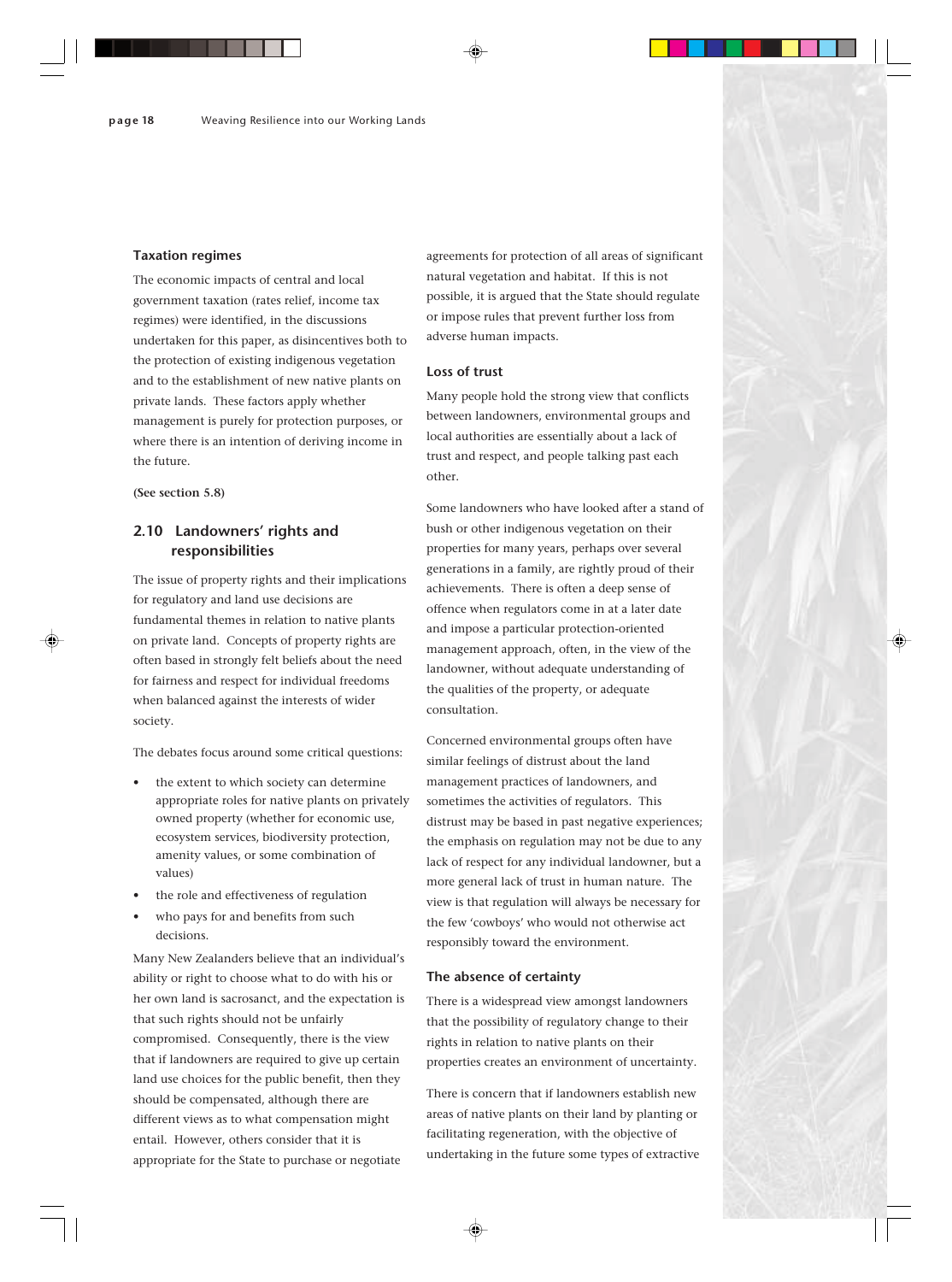use, over time these areas would inevitably develop significant ecological values. Rather than seeing these ecological values as an asset, some landowners view this as a potential liability. There is an expectation that such new areas would in future be designated, via regulation, to be managed exclusively for conservation purposes.

Uncertainty, or even the perception of uncertainty, is often cited as a reason why landowners will not invest effort into the protection of existing native plants, and more specifically into establishing new native plants on their land for any number of potential uses and services.

**(See section 5.9)**

# **2.11 Central government: roles and approaches**

#### **Background to the government institutions**

The government reforms of the late 1980s brought significant change to the structures of central government agencies with roles in relation to native plants on private land. The reforms were based on a number of general principles, including separating policy and operational functions, and reallocation of responsibilities across departments to locate similar functions within the same agency.

The restructuring appeared to reflect and affirm the separation of thinking between a protection ethic and the sustainable use of lands. A single agency, the Department of Conservation, was established to manage lands that were considered to have primarily conservation values. Those lands that were considered to have primarily production values were transferred to State Owned Enterprises (SOEs); Forest Corp (subsequently renamed Timberlands) received the Crown's production forests, both exotic and indigenous.

Consistent with the principle that policy making should be separated from the operational functions of government departments, two new

policy agencies were created: the Ministry of Forestry (now part of the Ministry of Agriculture and Forestry) and the Ministry for the Environment.

#### **The Ministry for the Environment**

The Ministry for the Environment has a range of functions that directly or indirectly impact on native plants on private land, including providing advice on the application of environmental legislation (including the Resource Management Act (RMA) 1991, Forests Act 1949, Hazardous Substances and New Organisms Act 1996 and Conservation Act 1987) 16, and promoting environmental policies and effective public participation in planning.

The Ministry for the Environment has always been understood to have the role of mediation, working to manage the tensions arising from conflicts between protection and production, between the environment and development and social interests. As a consequence it was seen during its establishment phase as the "Ministry in the middle".17

One of the major roles of the Ministry for the Environment was in the development of the RMA, and the Ministry continues to be involved in ongoing oversight and policy direction of that Act. Local authorities have responsibilities to implement the RMA. How this is achieved will directly impact on the current and future role of native plants on private land.

#### **The Department of Conservation**

The primary functions of the Department of Conservation in relation to native plants on private land are:

- to manage for conservation purposes, all land, and all other natural and historic resources held by the department and any other land managed on behalf of the owner
- to advocate the conservation of natural and historic resources
- to advise the Minister on conservation matters.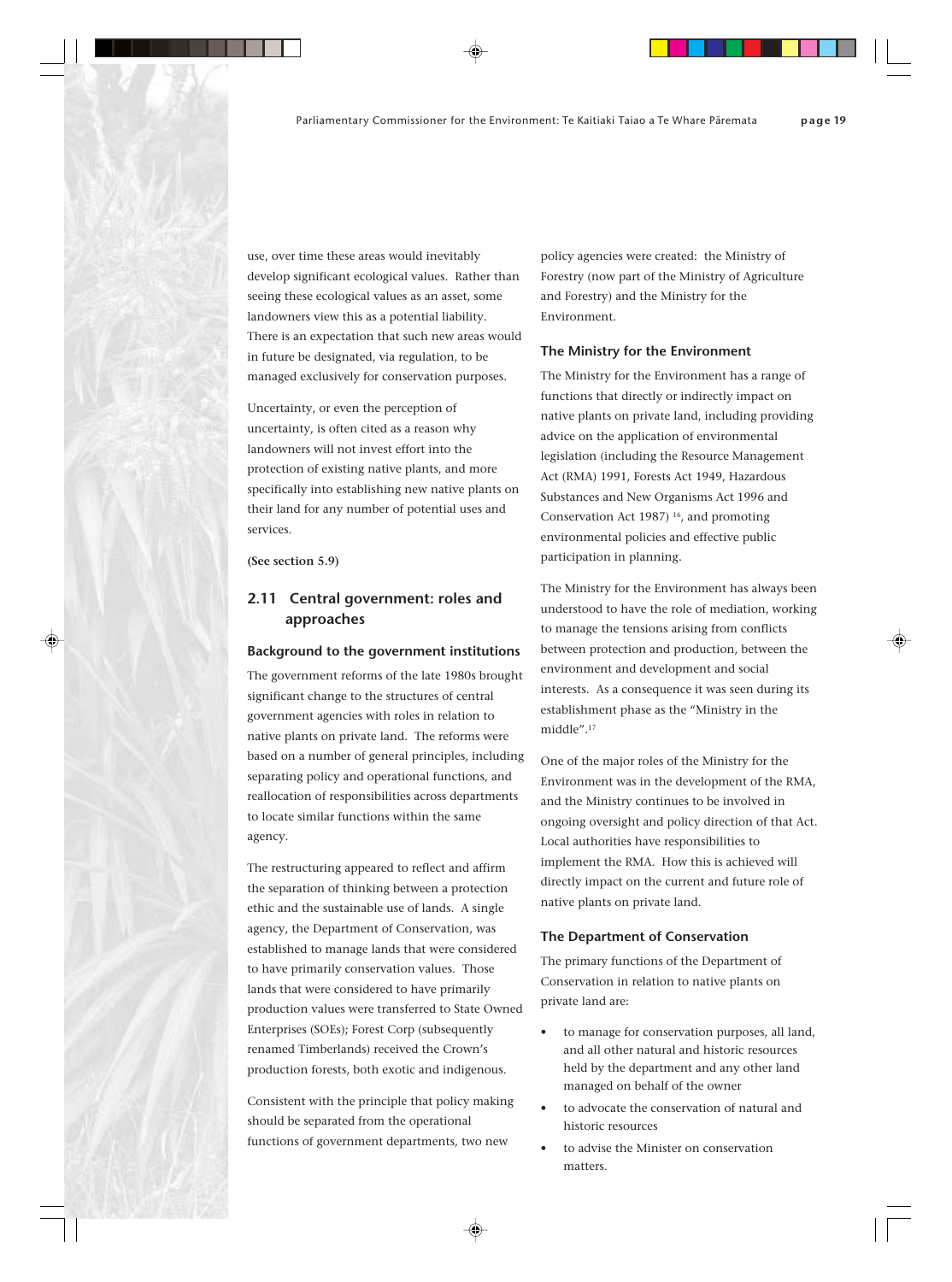In the Conservation Act 1987, conservation is defined as:

*the preservation and protection of natural and historic resources for the purpose of maintaining their intrinsic values,* 18 *providing for their appreciation and recreational enjoyment by the public, and safeguarding the options of future generations.*

It is within this statutory context that the department undertakes its advocacy, education and policy functions with respect to native plants on private land. The legislation requires that DOC advocates for conservation as it is defined. The department undertakes this role through:

- working with organisations such as local authorities, Forest & Bird, Federated Farmers, Fish and Game, Native Forests Restoration Trust, Landcare Trust and Ducks Unlimited
- providing support for private landowners who wish to protect land of conservation value through Nga Whenua Rahui, the Nature Heritage Fund, and the QEII National Trust
- providing input to statutory planning processes under the RMA.19

In the department's recent Statement of Intent it has redefined its strategic direction with respect to natural heritage that it does not hold or manage. It will now focus its effort to:

- work with landowners, communities and associate agencies to protect important natural ecosystems and habitats and indigenous flora and fauna
- use the best methods to achieve the desired outcomes in particular circumstances, drawing on a full range of methods including the encouragement of voluntary conservation endeavour, establishment of co-operative conservation programmes and through statutory advocacy. 20

#### **The Ministry of Agriculture and Forestry**

The Ministry has responsibility for the Forests Act 1949 and administers, via the Indigenous Forestry Unit (IFU), the indigenous forest provisions as provided for under Part IIIA of the Act. Under this legislation, indigenous timber can only be

produced from forests covered by that Act and that are managed in a way that maintains the ability of the forest growing on that land to continue to provide a full range of products and amenities in perpetuity while retaining the forest's natural values. The Indigenous Forestry Unit has the function of approving sustainable management plans and permits, as required by the Act, for indigenous production forests. Sawmills may only mill logs sourced from forests managed according to approved sustainable management plans or permits.21

Part IIIA of the Forests Act 1949 does not apply to:

- any Crown owned West Coast indigenous production forest
- any indigenous timber from or on any land permanently reserved under the South Island Landless Natives Act 1906 and having the status of Mäori land or General land owned by Mäori under Te Ture Whenua Mäori Act 1993
- any indigenous timber from or on any land held, managed, or administered by the Crown under the Conservation Act 1987 or any of the Acts specified in the First Schedule to that Act
- any indigenous timber from any planted indigenous forest.

The Act also does not apply to native trees or vegetation that are not intended to be milled for timber, i.e. firewood or vegetation cleared as part of a change in land use.

**(See sections 5.10 & 5.11)**

# **2.12 Biodiversity policies and strategies**

#### **The Convention on Biological Diversity**

In response to the global decline in biodiversity, the Convention on Biological Diversity (CBD), an international agreement on the conservation and sustainable use of biodiversity, was adopted at the 1992 Earth Summit in Rio de Janeiro. The objectives of the CBD are:

- the conservation of biological diversity
- the sustainable use of its components<sup>22</sup>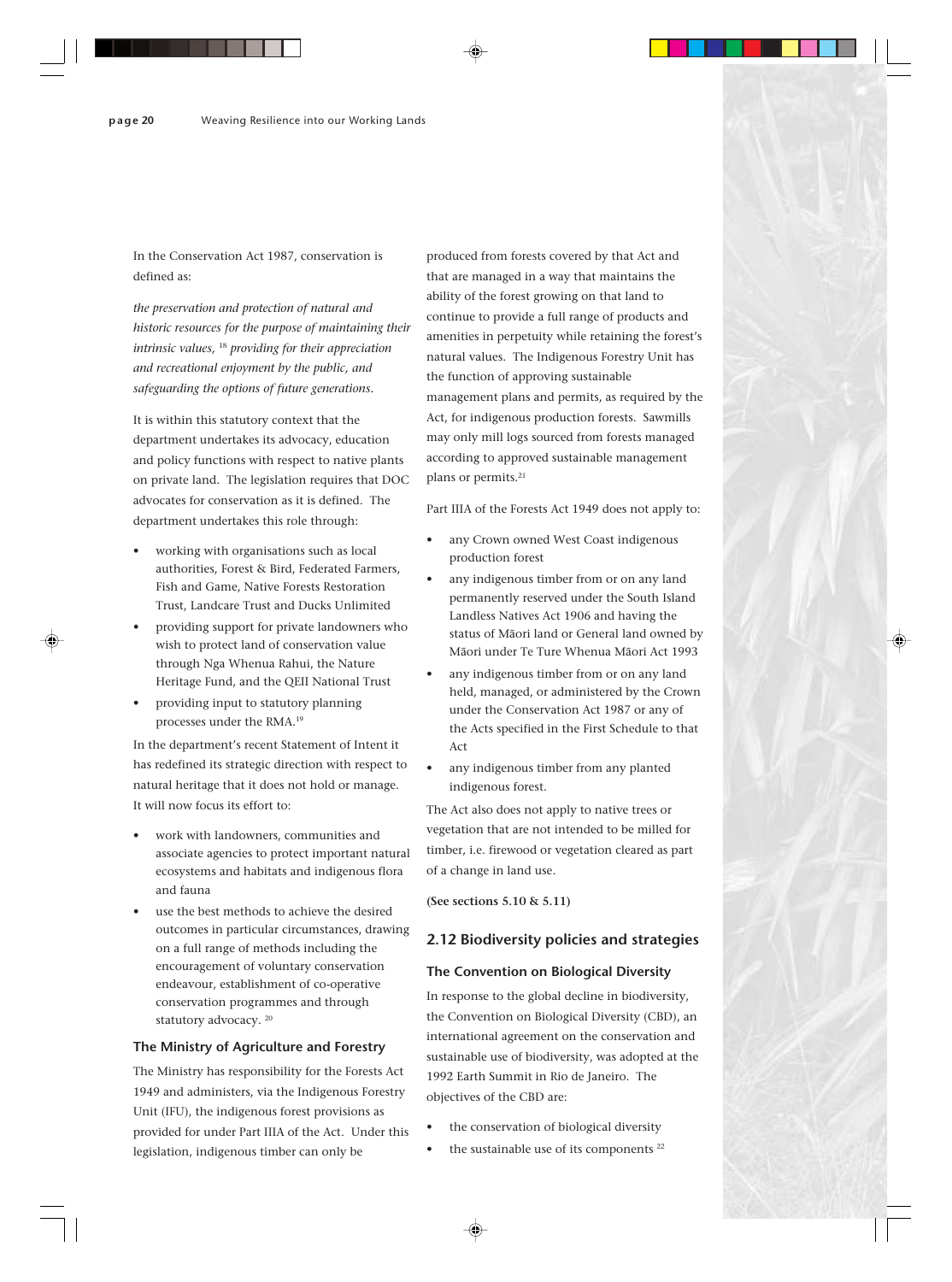the fair and equitable sharing of the benefits from the use of genetic resources.

The CBD was ratified by New Zealand in 1993 and a number of initiatives have been undertaken to give effect to its provisions, including a lengthy process of consultation to develop a New Zealand Biodiversity Strategy.

#### **New Zealand Biodiversity Strategy**

The New Zealand Biodiversity Strategy was announced in 2000 with the goals of:

- increasing community and individual awareness of biodiversity
- protecting iwi and hapü interests in indigenous biodiversity
- maintaining and restoring natural habitats and ecosystems to a healthy functioning state
- maintaining the genetic resources of those introduced species that are important to New Zealand for economic, biological and cultural reasons.

The strategy does acknowledge that, while conserving indigenous biodiversity is the priority, this objective does not preclude the use of the components of indigenous biodiversity where such use is ecologically sustainable and does not result in the long-term decline of biodiversity.23 The strategy also recognises that the sustainable use of indigenous species within New Zealand's production and urban landscapes could assist in the mitigation of threats to biodiversity.<sup>24</sup>

The strategy includes considerable discussion of the sustainable and commercial use of genetic resources, and a policy is proposed for the management of indigenous genetic material in New Zealand, and for appropriate mechanisms to access those genetic resources.<sup>25</sup>

In the strategy's implementation plan there is, however, no reference to the various ecologically sustainable uses and services that might be derived from native trees and plants in the landscape. It is unclear what contributions, if any, management regimes for sustainable use of native vegetation on

private land might be able to make in achieving the strategy's biodiversity goals.

In 2000 the Government allocated \$187 million over five years for a package of measures to implement the strategy on both public and private lands.

# **Biodiversity on Private Land - Policy Package**

In December 2000, following the Biodiversity on Private Land project undertaken by the Ministerial Advisory Committee, the Government announced a policy package to address the issues that had been raised. The policy package contained six initiatives:

- enhancing the capacity of local government to address biodiversity issues
- development of a National Policy Statement on Biodiversity to provide guidance for local government
- a biodiversity advisory service implemented by the Department of Conservation
- increased funding for existing protection mechanisms (QEII, Nga Whenua Rahui, Nature Heritage Fund)
- clarification of the role of regional councils as the lead agency for biodiversity and the important role of territorial authorities
- further work on a national governance structure.<sup>26</sup>

The package makes no mention of any measures aimed at improving current land use practices on private land so as to take better account of indigenous biodiversity, or the contributions that native plants could make to improve ecological and economic sustainability.

**(See section 5.13)**

# **2.13 The RMA and sustainable management**

The RMA provides for the management of native plants on private land, through plans and policy statements produced and implemented by local authorities. Section 6(c) of the RMA requires that,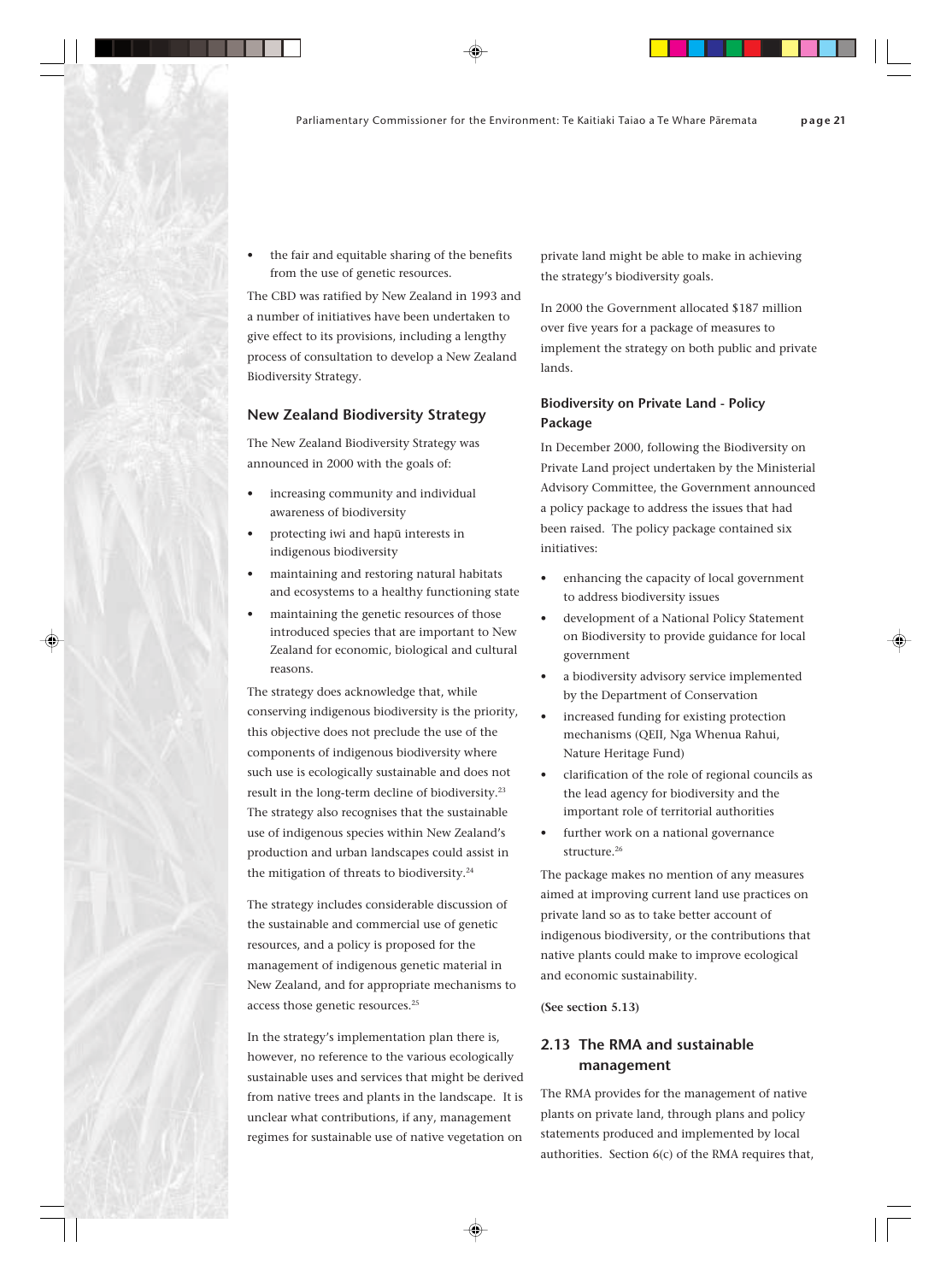in achieving the purposes of the Act (i.e. in developing and implementing plans and policy statements), the protection of areas of significant indigenous vegetation and significant habitats of indigenous fauna shall be recognised and provided for as a matter of national importance.

The RMA, through plans and policy statements and the concept of integrated management, has an influence on the management of native trees and plants outside any areas that may be deemed to be significant under section 6(c). District and regional plans may set rules governing vegetation clearance, riparian management and water quality, soil quality and erosion, and landscape, or that impact on native vegetation.

It is also important to remember that the RMA does not preclude a range of alternative nonregulatory management approaches, such as education and public awareness programmes, or provision of financial or other support to facilitate the establishment and protection of native plants.

### **Section 6(c) RMA**

There are two major issues of interpretation with respect to the implementation of this section.

First, what does significant mean, and how do you assess it? Nowhere in the Act is there guidance on how to assess significance. Consequently, there has been much debate about the various interpretations of what is significant in the context of section 6(c), and what ecological criteria should be applied in the classification of what are commonly referred to as significant natural areas (SNAs) (see sections 2.3 and 5.2).

Secondly, what does protection mean, and how do you provide for it? What kinds of rules and other measures are necessary, legally and practically, to provide for the protection of areas of significant indigenous vegetation? Are voluntary approaches acceptable?

The Department of Conservation has stated that:

*Section 6(c) is not about obtaining more reserves, it is about sustainable management of natural*

*resources. Protection of SNAs identified under the RMA does not preclude use of natural resources within an SNA, as long as that use does not impact adversely upon the values for which the area is considered significant. The issue is sustainable management, not reservation. Therefore there are a greater range of opportunities for protection, which may include reservation of parts or all of an area, if deemed desirable and agreement of all parties is reached, or use and management which provide for the avoidance, remedying or mitigating of potential adverse effects.*<sup>27</sup>

However, there is a perception among landowners that the delineation of section 6(c) areas in district plans is being used as a default reserve making power, and that landowner's land use options are substantially restricted and compliance costs increased within those areas listed as SNAs. In some areas this has led to conflict and controversy.

In the absence to date of national RMA guidelines on assessing 'significance', many councils have developed their own approaches. The Ministry for the Environment did begin in 1997 to develop draft guidelines for councils on implementing section 6(c). However, work is now focusing on the development of a draft National Policy Statement for Biodiversity under the RMA, which could provide some assistance in this regard.

# **Local authorities and native plants outside significant natural areas**

Regional councils and unitary authorities have responsibilities under the RMA for soil conservation and water quality.

Regional councils can set rules to prohibit or control the clearance of vegetation where this activity might have adverse impact on soil stability or water quality. Vegetation controlled by the regional plan is often on steep or poor quality soils and frequently consists of indigenous species. Regional councils can also undertake education and facilitation programmes to promote more ecologically sustainable land management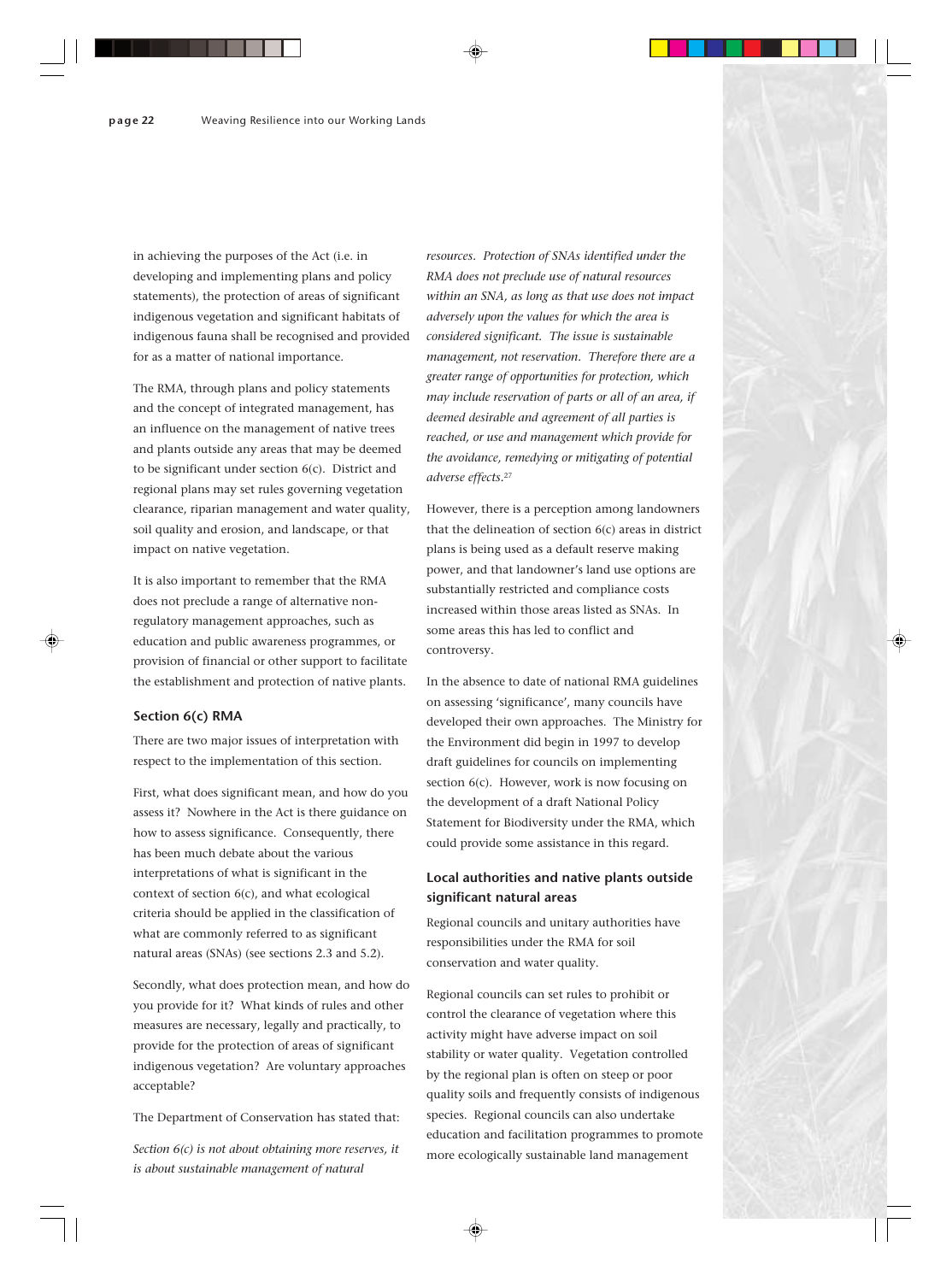practices, and have responsibilities for the control of pests and weeds under the Biosecurity Act 1993. Often regional councils will consider the impact of introduced species on native species and habitats in their regions when determining priorities for pest and weed control.

Territorial local authorities (district, city councils) and unitary authorities are responsible under the RMA for control of land use. Territorial local authorities (TLAs) often set controls on the removal of indigenous vegetation through rules in district plans. These rules are often based on the maximum area and height of the native vegetation that can be cleared before the person undertaking the activity is required to obtain a resource consent from the council.

# **2.14 Research and the provision of information**

# **Focus of current research**

A number of agencies are currently, or have been, involved in the management of native plants for non-conservation purposes.

In the past most of this research focused on indigenous forestry, and was undertaken by the Forest Research Institute (now called Forest Research). Forest Research currently concentrates on pine plantation forestry, although it still undertakes some research on native plant species as part of its "New Plantation Species for Future Forests" programme. This programme, however, also includes research into exotic species such as Douglas fir, Cypress species and Eucalyptus.

**(See section 5.14)**

CASE STUDY: RIPARIAN PLANTING USING NATIVE SPECIES TO ACHIEVE MORE SUSTAINABLE LAND USE IN TARANAKI.

Through its Sustainable Land Management Programme the Taranaki Regional Council advocates the establishment of riparian margins that are protected from grazing by livestock, and are planted with suitable vegetation.

Whilst the council promotes the use of exotic or native species, the majority of plants recommended are natives as they are particularly effective species for stream protection and enhancement. For erosion control at the water's edge favoured plants include flax and toe toe with shrubs and trees such as karamü, cabbage tree, lemonwood, mahoe, five finger and köwhai planted further up the bank. At the tops of banks commercial timber planting of either native or exotic species is often recommended. Native species such as kahikatea, rimu, miro, mataï and tötara are slow to mature, but could eventually provide timber as well as providing food sources for native birds.

Increasing the amount of appropriate riparian plantings and improving management of riparian areas can result in the following benefits:

- improved water quality (reducing sedimentation, nutrient and fertiliser run off and animal defecation)
- reduction in stream bank erosion
- improved flood management (e.g. through replacement of inappropriate vegetation such as willows growing in water channel)
- habitats for native wildlife and freshwater fish
	- cooler and more constant water temperatures
- enhancement of aesthetic and amenity values
- shelter
- plant products
- improved overall sustainable farm management.

The council has prepared about 300 riparian management plans that are being implemented along over 500km of waterways. Plans are supplied on a nocost, no-obligation basis. In addition the TRC supplies locally sourced native trees at cost price where the landowner holds a riparian plan.

The plans contain:

- a brief description of the property
- the objectives of the plan including how it will contribute to regional water quality and farm management
- a riparian management proposal that covers the specific works required
- an estimate of costs
- a month-by-month schedule for each stage of implementation
- a form for monitoring the work completed
- information sheets with technical advice on the types of plants to choose, when and how to plant, ongoing maintenance, and weed and pest control.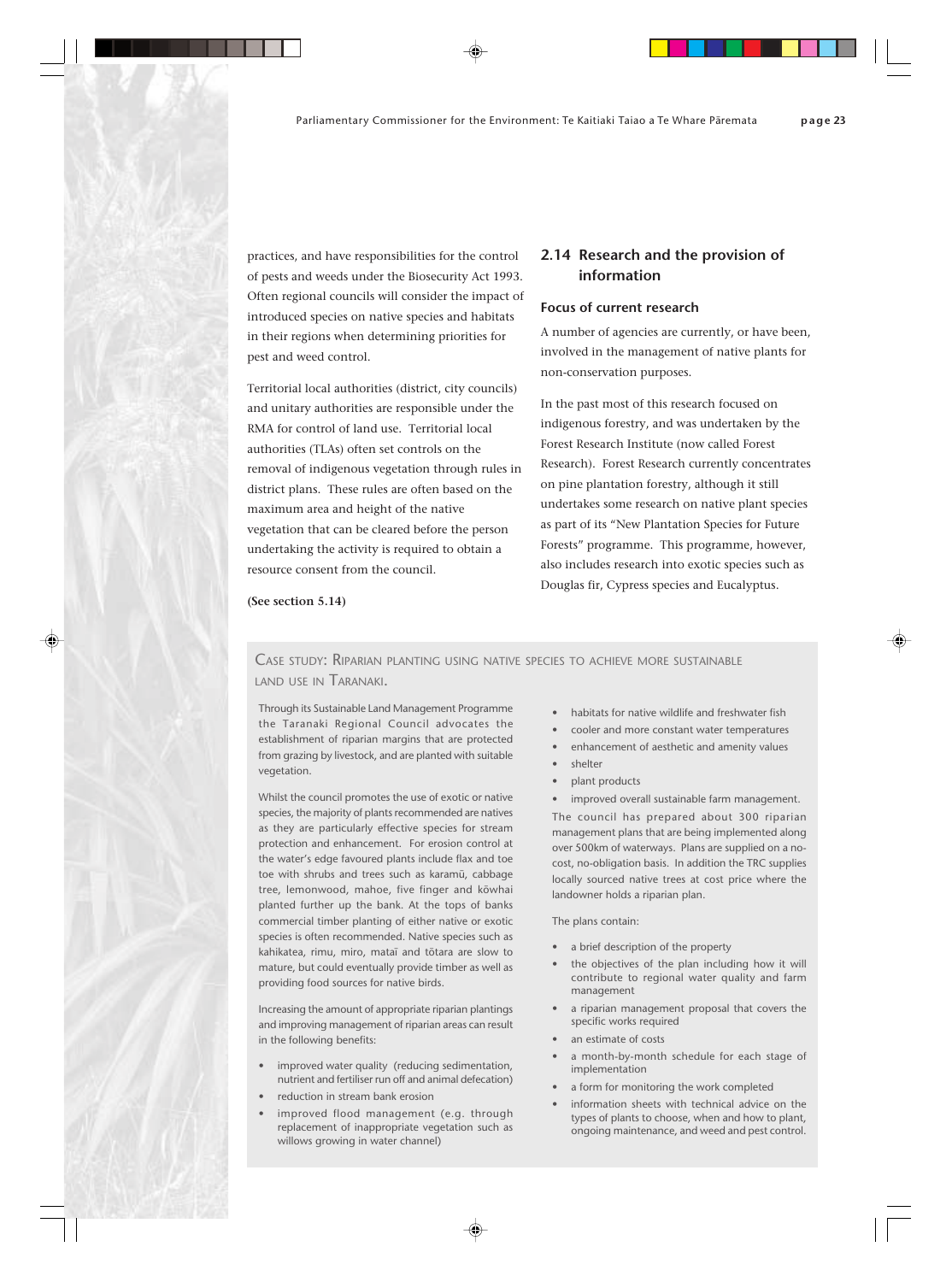There is some concern that with Forest Research's increasing emphasis on pine, the knowledge and skills in indigenous species gained over many decades will be lost with the transfer and retirement of staff.

Other research agencies have, to some degree, increased their research into the ecologically sustainable management of native plant species on private land, partly in response to these trends in Forest Research's work. Agencies involved include Landcare Research, the School of Forestry at Canterbury University, and the Centre of Continuing Education at the University of Waikato and Lincoln University.

#### **Provision of information**

Providing landowners with accessible information on native plants, their potential uses and services, and approaches for managing them in an ecologically sustainable manner, is a critical contribution to improving current land use practices.

Personnel from Forest Research, Landcare Research and the universities do undertake this function, but often these contributions must be undertaken in their own time and on a case-by-case basis. Personnel from these agencies also work with other organisations such as regional and district councils, the New Zealand Farm Forestry Association, Landcare Trust groups and other community groups to provide information to landowners. More detail on the current research being undertaken in these agencies and the current amount of public funding in this area is provided in section 5.15.

There are only a few businesses or individuals involved in providing information to landowners on the ecologically sustainable management of native plants for a range uses or services.28

**(See section 5.15)**

# CASE STUDY: FOREST HERBS TM "INNOVATIVE HEALTH PRODUCTS FROM NATURAL NEW ZEALAND"

Forest Herbs' products include herbal tea, creams, capsules and extracts from native plants, such as horopito (pepper tree), which has antifungal properties. The products are sold in New Zealand, Europe, Asia and North America.

The Forest Herbs research farm, situated beneath old growth and regenerating temperate rain forest at Kaituna, Golden Bay, is an experimental plot with a mix of regenerating and plantation forest that includes both exotic and native species. An adaptive management approach is taken, studying plant growth and replication of their requirements in a plantation setting. Trials are under way evaluating symbiotic relationships between canopy species and horopito. Additional values, including timber, are considered when choosing companion plantings.

Horopito is currently sourced from a 200 ha area of privately owned native forests. Forest Herbs use and grow horopito with the highest levels of anti-fungal properties, as there is at least a five-fold difference between plants with the highest and lowest levels.

Forest Herbs uses Australian tea tree oil as it is currently much cheaper than New Zealand mänuka and is effective against different strains of bacteria. In Australia tea tree is grown in intensive monoculture plantation forests, where the plants are coppiced.<sup>29</sup> Tea tree is also now being grown in developing countries and supplied to the market at lower prices. However, Peter Butler of Forest Herbs believes New Zealand products have a 'natural' competitive advantage based on perceptions of our 'clean green' environment.

# **2.15 Attitudes and relationships**

During the discussions undertaken for this project, strong views and opinions were expressed about the roles of official agencies with responsibilities for policies and regulation in respect of native plants on private land, and about the ways in which some agencies have carried out their roles and functions.

The focus and scope of this project are qualitative rather than quantitative; the PCE investigation team met with individuals and groups that have a greater than average involvement with issues surrounding native plants on private land. They are not representative of all views on such issues.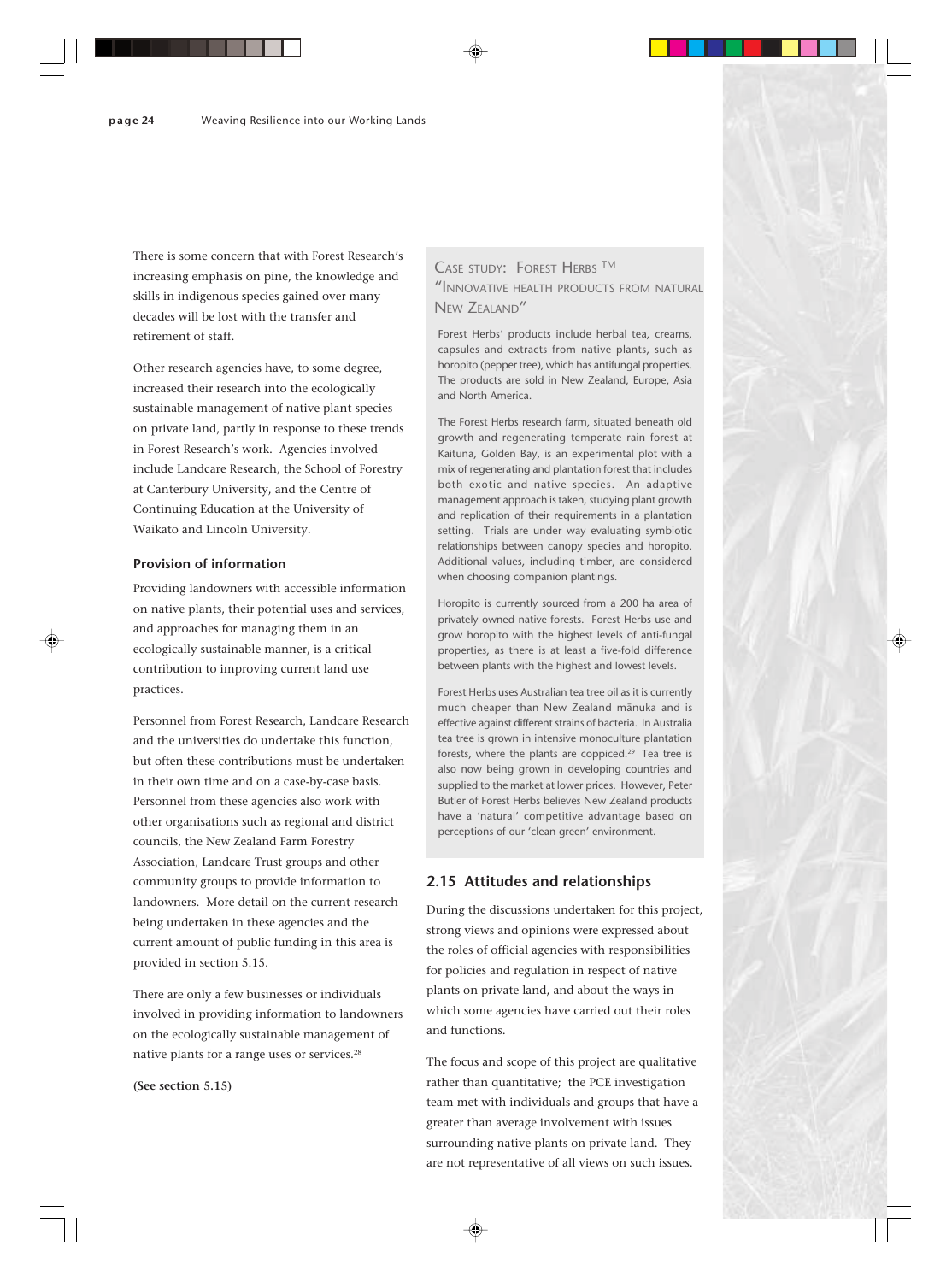The concerns and dissatisfactions raised were largely characterised by patterns of strongly held views, suspicions, communication failures and 'stand-off' situations. These patterns are a major impediment to achieving:

- practical working relationships between agencies, landowners, tangata whenua and other groups
- improved management for New Zealand's native trees and plants on private land.

These societal and attitudinal dimensions - along with appropriate and innovative means of improving communication and working partnerships between citizens, tangata whenua, groups and official agencies - will need ongoing proactive action in order for New Zealand to make progress on many of these issues.

#### **Department of Conservation**

There are mixed views in relation to the department - many landowners are supportive of DOC's conservation programmes on private land through such initiatives as the Nature Heritage Fund, other voluntary protection mechanisms, and ecological restoration projects. However, many landowners and landowner organisations interviewed expressed dissatisfaction with DOC's approaches to its advocacy responsibilities for conservation on private land.

These concerns include:

- some territorial local authorities, with limited resources and in-house expertise, opted to use DOC's information to identify significant indigenous vegetation on private land as part of the processes for section 6(c) of the RMA; there were concerns about the appropriateness of the use of information previously gathered for protection-oriented programmes such as the Protected Natural Areas Programme (PNAP)
- the department's use of the RMA to influence land use decisions that might impact on native plants on private lands
- the perception that the department is not effectively controlling the pests and weeds on

all of the lands it manages; complaints of possums reinfesting properties from adjacent conservation lands affect the department's credibility and acceptance amongst rural communities.

There is also concern about the perceived dual role of DOC in the process for gaining approval of a sustainable management plan or permit under the FA. DOC is required to be consulted under the FA, but as a resource consent is also required under the RMA, DOC may provide a second phase of advocacy within that process. The view is that this creates uncertainty and additional costs for the landowner. In recognition of these concerns, DOC and MAF have developed a protocol to minimise difficulties.

Some of these tensions appear to have their origins in the early phases of the development of regional and district plans under the RMA and thus have a historical element. There are also differences in views about the department around New Zealand. These differences may be more of a reflection of the diverse relationship styles among department staff, community leaders and stakeholders.

The department fully recognises that it needs to continue to do more to build 'bridges' with landowners in order to reduce tensions, work towards common goals and increase trust. The Rural Advocate Programme, with funding of \$1.022 million, is a major new initiative.<sup>30</sup> This programme will work with rural communities to raise conservation awareness and improve communications and relationships. The department also notes its statutory obligation under the Conservation Act to advocate for preservation and protection (see section 5.10). In some cases the statutory requirements force the department into processes that can result in adverse outcomes, rather than other less adversarial approaches.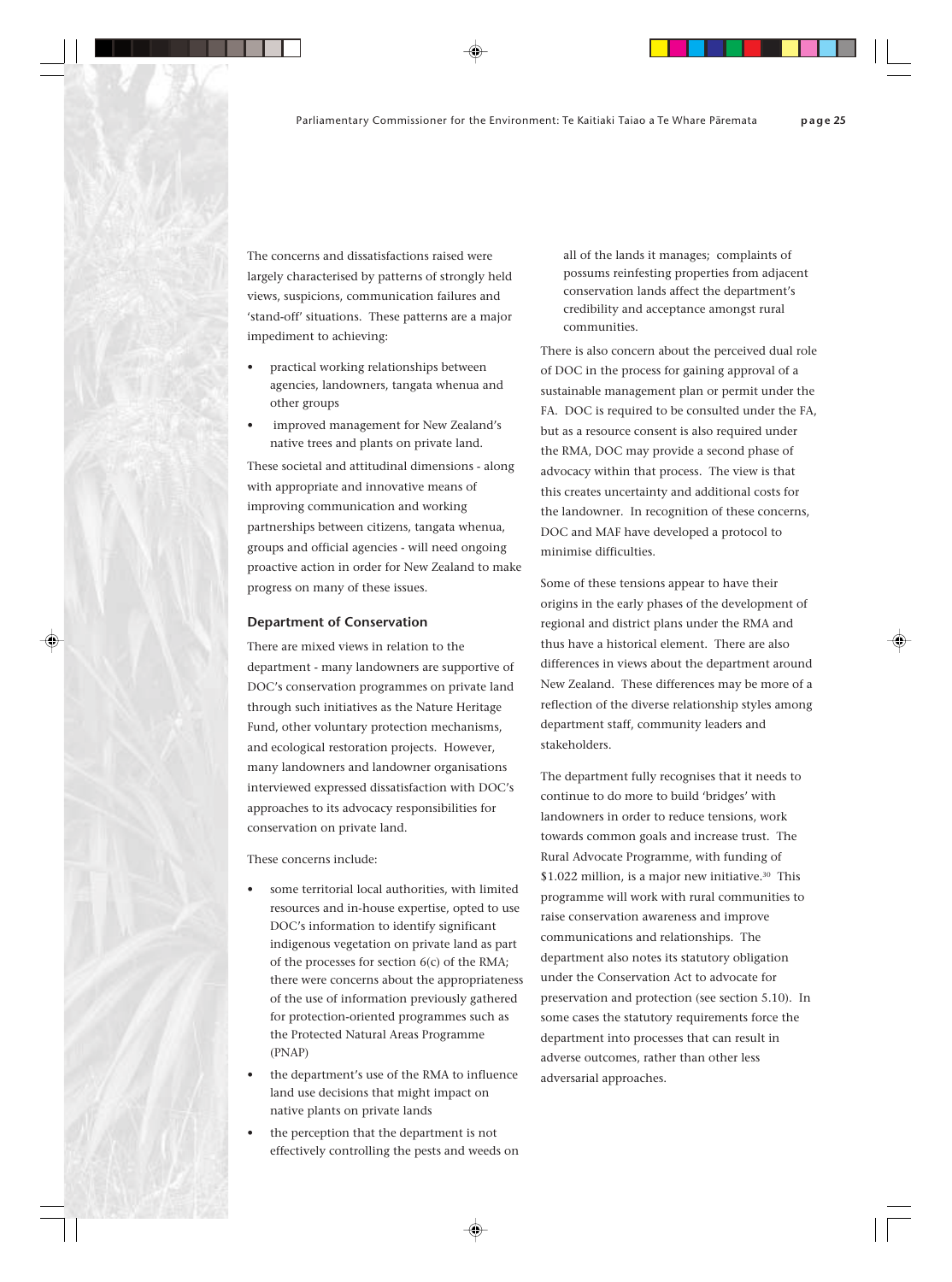#### **Ministry for the Environment**

The view was strongly expressed by local government that there has been a lack of guidance and support from central government - in particular from MFE, as the lead agency with responsibility for the RMA - in how best to interpret and implement the statutory provisions at regional and district levels. It is felt that this lack of guidance has placed immense pressure on individual councils, and has resulted in inconsistencies and confusion between the provisions of plans and policies of different councils.

As in the case of DOC these concerns appear to have a historical context and are reflective of former Government policies rather than the performance of MFE *per se*. The priorities of government ministries are largely dictated by the purchase contracts that they negotiate with their ministers.

The ministry is undertaking a range of initiatives in these areas to facilitate better practices and processes within local government. These include:

- draft guidelines for identifying good practice for SNAs (this has not been formally published but some councils have found it a useful resource)
- guidelines for ecological significance criteria for SNAs (see section 5.2)
- the NZ Biodiversity Strategy (with the Department of Conservation) 31 (see section 2.12)
- Sustainable Management Fund support for a pilot project to develop a cost effective approach to section 6(c) RMA responsibilities on the West Coast (see section 5.14)
- development of a draft National Policy Statement for Biodiversity.

#### **Ministry of Agriculture and Forestry**

Various groups expressed a range of views about the effectiveness of Part IIIA of the Forests Act 1949 and its implementation by the IFU of the Ministry of Agriculture and Forestry. One of the main concerns was that while on the whole the

IFU does a good job, it has limited resources to carry out all the work necessary. Other concerns include:

- the IFU is often, by default, the source of expertise on native forest management, but its role does not formally include providing the assistance landowners require to attain best practice
- there is insufficient capacity within the IFU for monitoring of actual harvesting practice
- the exclusions of native trees cleared for other land uses, SILNA<sup>32</sup> forests and planted native forest from the provisions of the Forests Amendment Act 1993 (FAA) undermine the validity and effectiveness of the system
- there is an over-reliance on permits rather than the more environmentally robust management plans
- as the Act is too prescriptive in specifying sustainable forestry practices, the regime relies too heavily on the discretion of the IFU; however, standards and guidelines are currently being developed for managing indigenous forests and these could provide some definition of the unit's role in this regard
- only 4% of indigenous forests on private land are currently under a sustainable management plan or permit.

#### **Local government**

Many landowners spoken to reported less than satisfactory interactions and relationships with their regional councils or territorial authorities. One key factor seemed to be whether the basis of the landowner's encounters with the council was as part of a voluntary programme, or a regulatory requirement. Another key factor often was credibility and levels of experience of the council staff member.

Local government, especially territorial authorities, expressed the view that they have limited resources to undertake the complicated environmental assessment and evaluation programmes that are required to implement section 6(c) and other provisions of the RMA.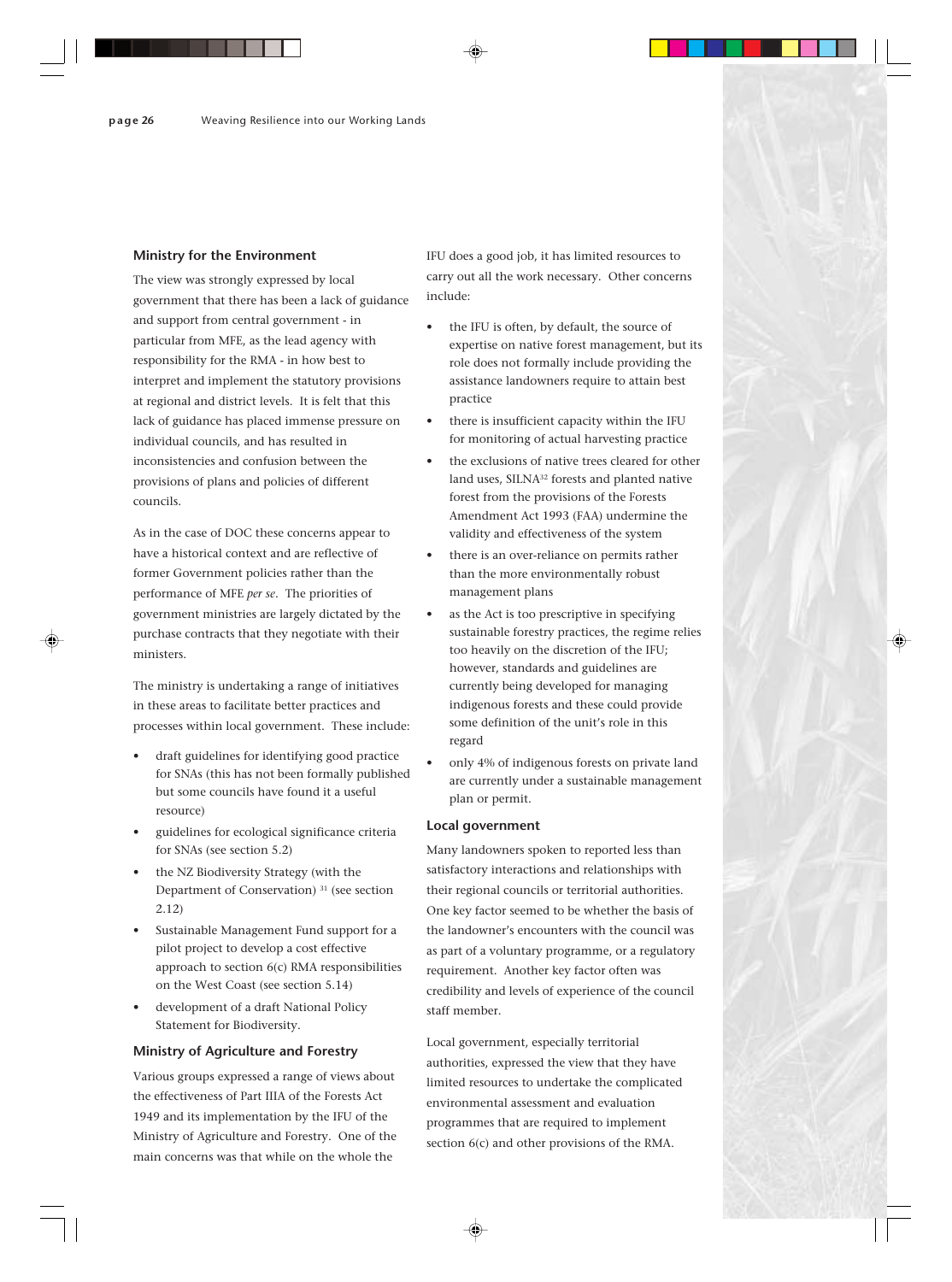Wider issues of local government funding are relevant insofar as they impact upon the ways that councils fulfil their obligations in respect of native trees and plants on private lands, and the effects this has on the attitudes of landowners both to their local council and about the future of native vegetation on their properties.

#### **Decision-making within agencies**

Some landowners did recognise - whether in relation to DOC, MFE or councils - that the difficulties are often not with the staff with whom they have direct interaction e.g. field staff undertaking survey work, regional MFE staff, or council workers keeping in touch with local issues. Rather problems tend to arise with more senior or policy-oriented levels within the organisations. There are strong concerns amongst some landowners about the apparent remoteness of departmental systems and decision-makers from the 'real world'.

- Damage from roaming livestock is one of the major negative impacts on native remnants on farms.
- MFE 1997, p 10.6.
- DOC and MFE 2000, Executive Summary.
- MAC 2000, p 31.
- <sup>5</sup> ha hectares
- Shelters provided to house beetles and other beneficial insects.
- AtKisson 2000, p 138.
- <sup>8</sup> Roberts et al. 1995, p 9.
- Jacob Haronga FOMA, pers comm.
- <sup>10</sup> MAF 2000a, p 5 and MAF 2000b.
- The Forests Act 1949 was amended by the Forests Amendment Act 1993 which introduced a new Part (Part IIIA) that deals with the sustainable harvesting of native trees on private land. The correct term for the legislation is the Forests Act 1949, but those involved with the industry usually refer it to as the Forest Amendment Act.
- <sup>12</sup> See section 5.18.
- Releasing is the manual clearing of competing plants from around the seedlings.
- <sup>14</sup> Horgan 1999.
- <sup>15</sup> Drengson and Taylor 1997, MacGibbon 1999.
- See s31(c)(i) and the Schedule of the Environment Act 1986.
- <sup>17</sup> Bührs and Bartlett 1993.
- Intrinsic values are not defined in the Conservation Act; however the Resource Management Act defines them as:

"in relation to ecosystems, means those aspects of ecosystems and their constituent parts which have value in their own right, including -

(a) Their biological and genetic diversity; and

(b) The essential characteristics that determine an ecosystem's integrity, form, functioning, and resilience".

- DOC 2001a.
- DOC 2001b.
- MAF 2001.
- "Sustainable use", as defined in the Convention on Biological Diversity, means the use of components of biological diversity in a way and at a rate that does not lead to the long-term decline of biological diversity, thereby maintaining its potential to meet the needs and aspirations of present and future generations.
- DOC and MFE 2000, p 13.
- ibid p 33.
- ibid pp 69 ff.
- MFE 2000.
- <sup>27</sup> DOC 1999.
- Roger MacGibbon 2001, pers comm.
- This type of plant management is characterised by high productivity that involves regeneration of the new crop, from sprouts arising from stumps of felled trees.
- $30$  DOC 2001c.
- <sup>31</sup> DOC and MFE 2000.
- <sup>32</sup> SILNA refers to those lands awarded to some South Island Mäori under the South Island Landless Natives Act 1906 and are discussed in section 5.12.